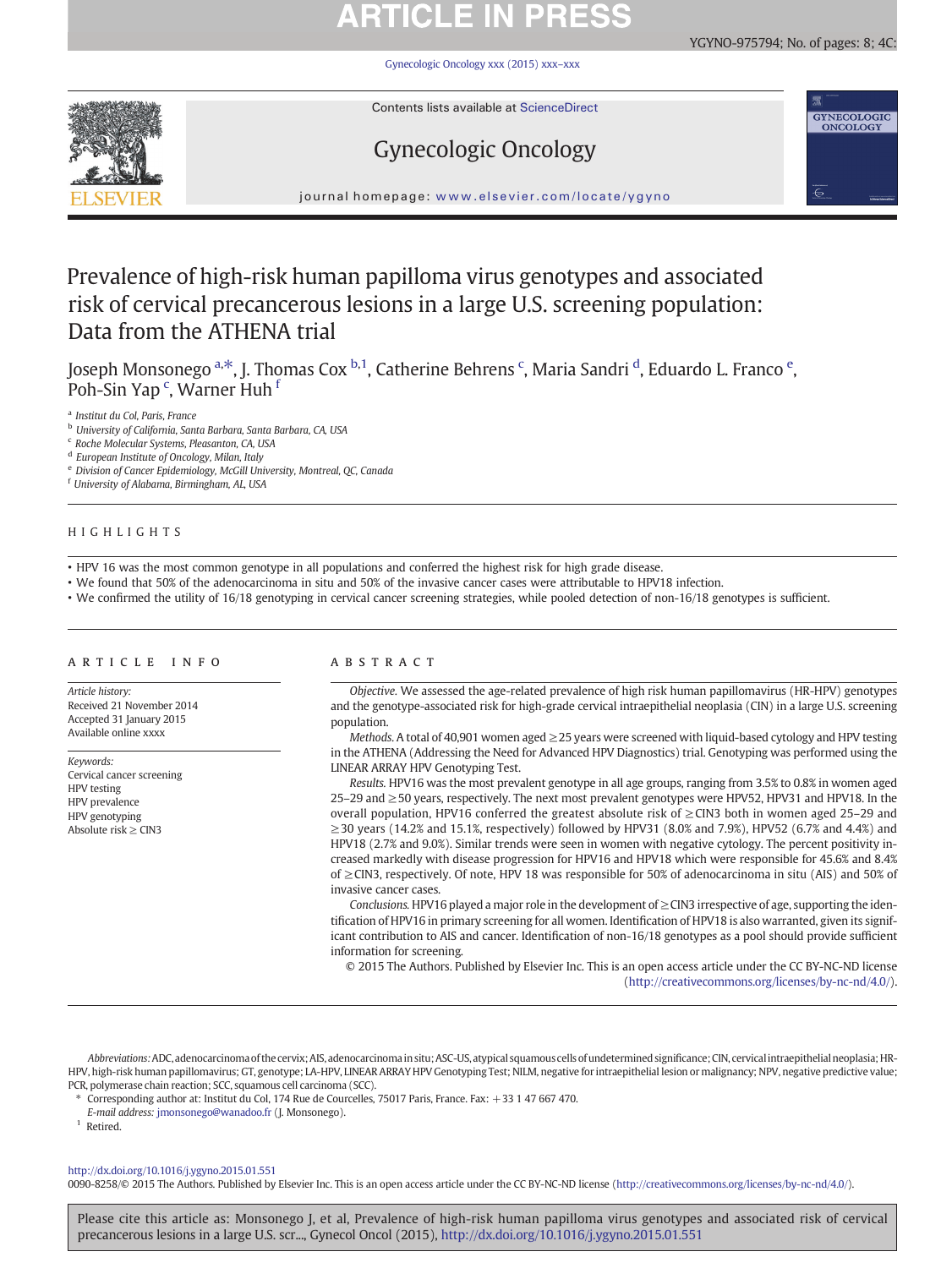# Introduction

In the past several decades, the implementation of screening programs has substantially decreased the incidence of cervical cancer. Because cervical cancer is caused by persistent infection of the cervix with high-risk human papillomavirus (HR-HPV) genotypes, adding HR-HPV testing to screening strategies can improve the effectiveness of screening. Although HPV testing in cervical samples typically detects a pool of 14 HR-HPV genotypes, it has been established that 2 HR-HPV types, HPV16 and HPV18, are responsible for  $\approx$  70% of cervical cancers [\[1\].](#page-7-0)

The current standards for the prevention of cervical cancer are based on HPV vaccination in young women before exposure to HPV, followed by cervical cancer screening in all women starting at 21 years of age [2–[4\].](#page-7-0) The 2012 U.S. cervical cancer screening guidelines [5–[7\]](#page-7-0) recommend that women aged  $\geq$  21 years be screened every 3 years by cervical cytology alone. For women aged  $\geq$  30 years, the preferred option is to screen every 5 years with a combination of cervical cytology and HR-HPV testing ("cotesting").

Two of the 4 HPV tests approved for cotesting by the Food and Drug Administration (FDA) allow testing specifically for HPV16 and HPV18; 1 additional test was approved for testing for HPV16 and HPV18/45. The argument for incorporating HPV16/18 genotyping into screening strategies is supported by the finding that women with negative cytology who test positive for HPV16/18 have a much greater short- and longterm risks of cervical precancer and cancer ( $\geq$ CIN3) than women who test positive for any of the 12 other HR-HPV types [8–[10\]](#page-7-0). Based on these data, the 2012 screening guidelines for cotesting endorsed the option of triaging women positive for HPV 16 or 18 to colposcopy and deferral of women positive for the other 12 pooled HR-HPV (non-HPV16/18) genotypes to repeat cotesting in 12 months [\[6\]](#page-7-0). In a single screening round, cotesting with genotyping for HPV16/18 has been shown to be 1.32 times more sensitive than cytology alone for women aged  $\geq$  30 years [\[11\].](#page-7-0)

The objective of the present study was to evaluate the prevalence of the various HR-HPV genotypes in a routine U.S. cervical screening population of women aged  $\geq$  25 years, to determine the risk for  $\geq$  CIN3 (and ≥CIN2) associated with each genotype and to provide data to assess the potential impact of genotyping on screening strategies. To this end, we used data from the baseline phase of the ATHENA (Addressing the Need for Advanced HPV Diagnostics) trial, the largest cervical cancer screening study to date in the United States (U.S.) [\[12\].](#page-7-0)

## **Methods**

# Study population

The ATHENA study enrolled 47,208 women aged ≥21 years attending obstetric/gynecologic clinics (61 sites) for routine cervical cancer screening in 23 states in the U.S. between May 2008 and August 2009 [\[12\]](#page-7-0). This post-hoc analysis was confined to women aged  $\geq$  25 years because this age group has the most potential to benefit from HR-HPV screening. Women were excluded if they were pregnant, had undergone hysterectomy, had had ablative or excisional therapy to the cervix within the previous 12 months, or were participating in an HPV treatment trial. The study protocol was approved by institutional review boards at all participating centers. All participants provided informed consent before enrollment. The study was registered with ClinicalTrials.gov (NCT00709891).

# Study procedures

The ATHENA protocol was previously described in detail [\[12,13\].](#page-7-0) In brief, 2 cervical samples were collected in PreservCyt medium (Hologic, Bedford, MA) and used for both liquid-based cytology (ThinPrep; Hologic, Bedford, MA) and testing with multiple HPV tests, including

genotyping using the LINEAR ARRAY HPV Genotyping Test (LA-HPV; Roche Molecular Systems Inc., Pleasanton, CA).

Women aged  $\geq$  25 years with abnormal cervical cytology (atypical squamous cells of undetermined significance or worse [≥ASC-US]) or with negative cervical cytology (negative for intraepithelial lesion or malignancy [NILM]) and a positive HPV test result were referred to colposcopy. Colposcopic biopsies were performed according to a standardized protocol, and a random biopsy was required in all women with adequate colposcopy in whom no lesion was seen [\[14\]](#page-7-0); patients and colposcopists were blinded to the cytology and HPV results.

# Cytology and histology

Cytology was conducted without knowledge of HPV status at 4 accredited clinical laboratories and reported according to the Bethesda 2001 nomenclature [\[15\].](#page-7-0) A threshold of  $\geq$  ASC-US was used to define abnormal cytology. Histology results were determined by a panel of 3 pathologists blinded to all participants' demographic and laboratory data [\[12\].](#page-7-0) Standard CIN terminology was used to report results.

# HPV genotyping

The LA-HPV assay is a polymerase chain reaction (PCR)-based assay that qualitatively determines the presence of 37 individual HPV DNA genotypes (21 types considered to be either high risk or potentially high risk, and 16 low-risk types not associated with carcinogenesis). For this study, a modified LA-HPV assay was used, which detected only the 16 HR-HPV genotypes considered to have the best evidence for association with cancer: HPV 16, 18, 31, 33, 35, 39, 45, 51, 52, 56, 58, 59, 66, 68, 73, and 82 [\[16\]](#page-7-0). Cervical specimens were tested with the modified LA-HPV assay according to the manufacturer's instructions at 4 accredited clinical laboratories where blinding to other HPV results was maintained. Of note, the presence of HPV52 is determined with a probe that cross-hybridizes with HPV 33, 35, and 58-specific probes and can only be confirmed if no hybridization with HPV 33, 35, or 58 type specific probes occurred. As a result, concurrent infection with HPV52 and the 3 other types cannot be detected. The LA-HPV assay has been shown to have good clinical performance for the detection of high-grade cervical lesions in clinical specimens [\[17,18\].](#page-7-0)

# Statistical analysis

The HPV infection status was defined using 2 categories: [\[1\]](#page-7-0) single infection, in which only a single HR-HPV genotype was present and [\[2\]](#page-7-0) hierarchical ranking of multiple infections. The hierarchical ranking, as described by Schiffman et al. [\[19\],](#page-7-0) was determined by iterative exclusion based on the calculated absolute risk for  $\geq$  CIN3 for each genotype; each preceding genotype was excluded when calculating the risk of the subsequent genotype. The prevalence of single and multiple HPV genotypes was calculated for the overall, negative cytology and abnormal cytology populations and stratified by different age categories. The distribution of specific HR-HPV genotypes by hierarchy across cervical disease was calculated as the proportion of the specific genotype present within each disease category and stratified by age (25–29 years or  $\geq$ 30 years) for the overall, negative cytology and abnormal cytology populations. The risk of specific HR-HPV genotypes by hierarchical ranking was calculated for the overall population and for each specific genotype as the proportion of women with valid results for high-grade cervical disease (≥CIN2 or ≥CIN3) stratified by age groups and cytology status.

# **Results**

# Demographic and baseline characteristics

Of the 41,955 women aged  $\geq$  25 years eligible for enrollment, 40,901 were evaluable with valid results for LA-HPV, cytology, and histology.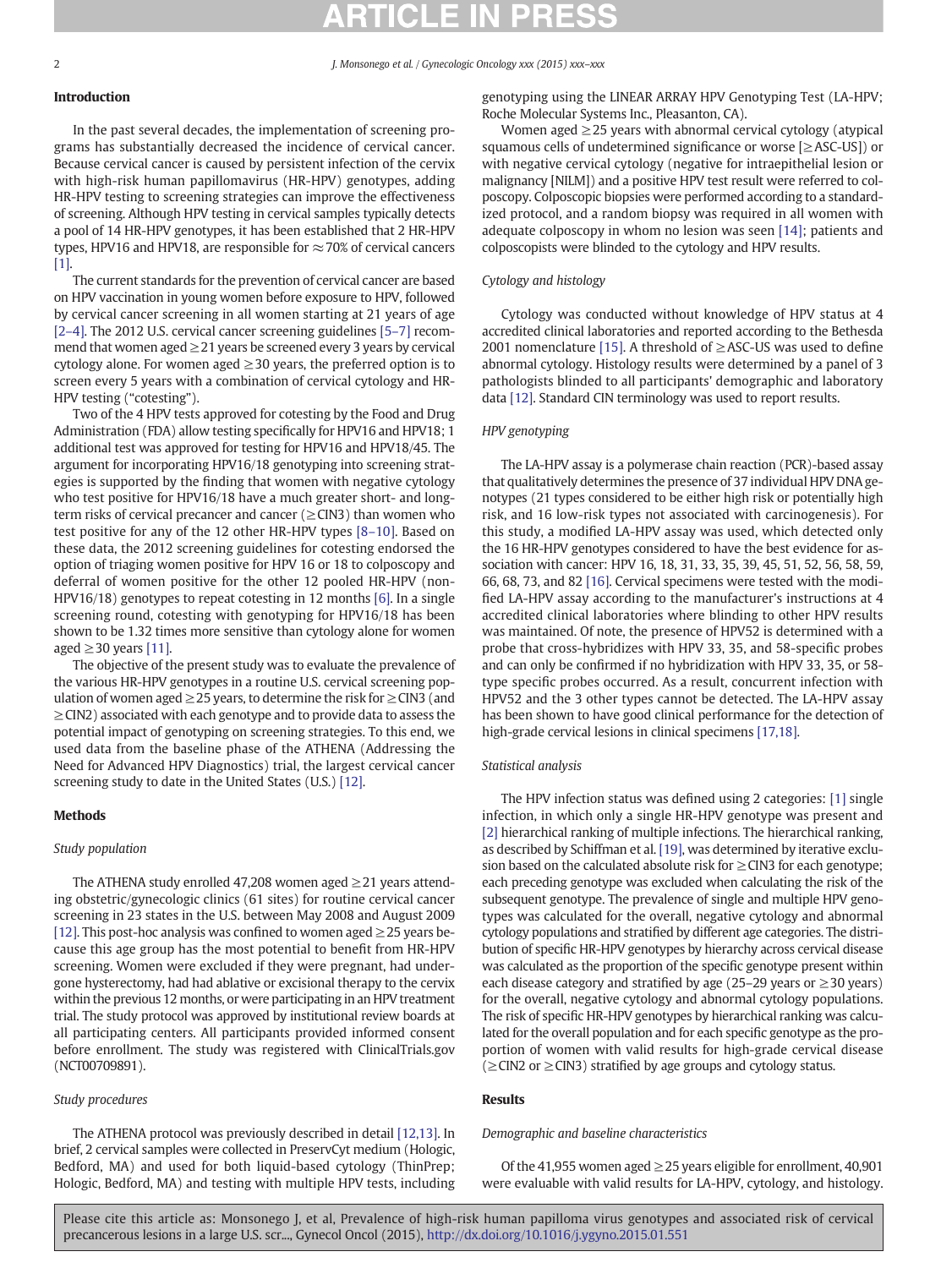Demographic and baseline characteristics are presented in Table 1. The mean (SD) age was 41.8 (11.3) years. Most of the women (83.4%) enrolled were white. The mean interval of screening was 1.4 years (range, 1 month to 6 years) and most women (90.9%) had had cytology performed in the past 5 years, indicating a well-screened population. Only 1.2% of the women were vaccinated.

Prevalence of HPV genotypes in the overall population and by cytology status

#### Overall population

In the overall population, the prevalence of pooled single HR-HPV types was 10.3% (4220 of 40,901) and decreased with age, with a plateauing of prevalence noted between 50–60 years; a range from 17.8% in women aged 25–29 years to 6.5% in women aged ≥50 years was observed ([Table 2\)](#page-3-0). Among the HR-HPV types, HPV16 was the most prevalent genotype, occurring in 1.6% of women as a single infection for all age groups and in 3.5%, 1.8%, 1.1%, and 0.8% in women aged 25–29, 30–39, 40–49, and  $\geq$  50 years, respectively ([Fig. 1](#page-3-0)A and [Table 2\)](#page-3-0). The second most prevalent type as a single infection was HPV52, occurring in 1.0% ([Table 2\)](#page-3-0). Infection with multiple genotypes was common and followed the same trends as single infection (Supplemental Table 1). The prevalence for multiple type infections by hierarchical ranking for pooled HR-HPV was 13.4% (5464 of 40,901) and was highest with HPV16 (2.5% [1030 of 40,901]) (Supplemental Table 1).

### By cytology status

Negative cytology (NILM). The prevalence of HR-HPV types in women with NILM cytology was 9.0% and followed the same trends as in the overall population, with slightly lower prevalence rates ([Fig. 1](#page-3-0)B). NILM/HR-HPV-positive results were most common in women aged 25–29 years and decreased in each subsequent decade, with a leveling off of prevalence beginning in the sixth decade. HPV16 was the most prevalent single HR-HPV type in all age groups: 2.7%, 1.5%, 0.9%, and 0.7% in women aged 25–29, 30–39, 40–49, and  $\geq$  50 years, respectively [\(Fig. 1B](#page-3-0) and [Table 2](#page-3-0)). The second most prevalent HPV type was HPV52

|--|

Demographics for overall population (age  $\geq$  25 years).

| Characteristics                              | Evaluable women<br>$(N = 40,901)$ |
|----------------------------------------------|-----------------------------------|
| Age (years)                                  |                                   |
| Mean (SD)                                    | 41.8 (11.3)                       |
| $25-29$ , n $(\%)$                           | 6647 (16.3)                       |
| $30-39$ , n $(\%)$                           | 12,248 (29.9)                     |
| 40-49, $n$ $(\%)$                            | 11,689 (28.6)                     |
| $\geq$ 50, n (%)                             | 10,317 (25.2)                     |
| Race, $n$ $(\%)$                             |                                   |
| White                                        | 34,128 (83.4)                     |
| Black/African American                       | 5590 (13.7)                       |
| Asian                                        | 639(1.6)                          |
| American Indian or Alaskan Native            | 226(0.6)                          |
| Native Hawaiian or other Pacific Islander    | 98(0.2)                           |
| Any combination <sup>a</sup> or missing      | 220(0.5)                          |
| Ethnicity, $n$ $(\%)$                        |                                   |
| Hispanic/Latino                              | 7364 (18.0)                       |
| Postmenopausal, n (%)                        | 13,033 (31.9)                     |
| HPV vaccine, $n$ $(\%)$                      | 487 (1.2)                         |
| Screening interval, year (SD)                | $1.4~(\pm 0.7)$                   |
| Pap test result in the past 5 years, $n$ (%) | 37,180 (90.9)                     |
| NILM                                         | 34,823 (85.1)                     |
| ASC-US                                       | 1494 (3.7)                        |
| $>ASC-US$                                    | 863(2.1)                          |
| Colposcopy in the past 5 years, $n$ $(\%)$   | 2879 (7.0)                        |

ASC-US, atypical squamous cells of undetermined significance; HPV, human papillomavirus; NILM, negative for intraepithelial lesion or malignancy.

Any combination refers to subjects who selected more than one race.

(0.9%). HPV16 also had the highest prevalence in hierarchical ranking of multiple infections, regardless of age (Supplemental Table 1).

Abnormal cytology. In women with abnormal cytology, the prevalence of the different HR-HPV types was 29.7%, approximately 3 times greater than that in women with NILM cytology but followed the same trend [\(Fig. 1C](#page-3-0) and [Table 2](#page-3-0)).

### Prevalence of HPV genotypes by histology

In women with  $\leq$ CIN2 histology, HPV genotypes other than HPV16 or HPV18 were much more common; this occurred independent of cytology status and was true in women aged 25–29 and ≥30 years [\(Table 3\)](#page-4-0). The prevalence and percent positivity for HPV16 and HPV18 increased with the severity of disease [\(Table 3](#page-4-0) and [Fig. 2\)](#page-4-0), and an increase in HPV16/18 prevalence between CIN2 and ≥CIN3 occurred in both the 25–29 and  $\geq$  30 year populations. Overall, HPV16 was associated with 45.6% of  $\geq$  CIN3 cases (125 of 274), whereas HPV18 was associated with 8.4% (23 of 274). HPV31 was responsible for 12.0% (33 of 274) but the percent positivity decreased with progression from CIN2 to ≥CIN3. Interestingly, the prevalence of HPV45 in ≥CIN3 was only 2.6% (7 of 274), and there were no cancers. The 6 cancers detected at baseline extrapolate to 14.7/100,000 women which is consistent with the higher U.S. cervical cancer prevalence when corrected for hysterectomy (18.6/ 100,000) [\[20\]](#page-7-0), a population more similar to the ATHENA cohort where women who had had hysterectomies were excluded from enrollment. All cancers occurred in women aged ≥30 years, with HPV16 responsible for 16.7% (1 of 6), HPV18 for 50% (3 of 6), and HPV31 and HPV39 each for 16.7% (1 of 6) [\(Table 3\)](#page-4-0). HPV16 prevalence in CIN2 and  $\geq$  CIN3 was significantly greater than that of HPV18, particularly in women aged 25–29 years ([Table 3\)](#page-4-0). However, HPV18 was responsible for 50% of AIS cases (8 of 16) as well as 50% of the invasive cancers.

## Absolute risk of CIN2 and  $\geq$  CIN3 by HPV genotype for multiple infections (hierarchical ranking)

The risk of CIN2 and  $\geq$  CIN3 was estimated by a hierarchical ranking of multiple infections, as described in the statistical methodology. The absolute risk for HR-HPV infection for CIN2 by LA-HPV (pooled for all HR-HPV genotypes) for ages 25–29 and  $\geq$ 30 years, respectively was as follows: overall, 4.5% and 2.5%; NILM, 2.8% and 1.7%; and abnormal cytology, 9.3% and 5.5%. For  $\geq$  CIN3, the risk for ages 25–29 and  $\geq$  30 years, respectively was: overall, 6.1% and 5.4%; NILM, 4.7% and 3.0%; and abnormal cytology, 10.1% and 14.9% [\(Table 4a\)](#page-5-0).

#### Overall population by genotype

In the overall population, the absolute risk of  $\geq$  CIN3 attributed to HPV16 in women aged 25–29 years was 14.2% (46 of 324) and for HPV 33 it was 15.0%, although this risk was based on only 3 cases [3 of 20]. The next highest risk observed was for HPV 31 (8.0% [11 of 138]) and 2.7% for HPV18 (3 of 111) [\(Tables 3 and 4a](#page-4-0)). In women aged  $\geq$  30 years, HPV16 had the highest risk for  $\geq$  CIN3 (15.1% [79 of 524]) followed by HPV18 (9.0% [20 of 223]; and HPV 31 (7.9% [22/277]) [\(Tables 3 and 4a\)](#page-4-0).

The presence of HPV16 conferred a similar risk of  $\geq$  CIN3 in both age groups; in contrast, the risk of  $\geq$  CIN3 with HPV18 more than tripled after 30 years (from 2.7% to 9.0%; [Table 4a\)](#page-5-0). By comparison, for HPV 33 and HPV52 a decrease in risk for  $\geq$  CIN3 was observed for women aged ≥30 years compared to women aged 25–29 years (15.0% to 5.4% and 6.7% to 4.4% for HPV33 and HPV52, respectively). For CIN2, the risk decreased in women aged  $\geq$  30 years compared to 25–29 years for HPV16 (7.1% to 3.2%), HPV18 (2.7% to 0.9%), HPV33 (5.0% to 2.2%) and HPV52 (4.0% to 2.2%) [\(Table 4a\)](#page-5-0).

Although absolute risks for the remaining genotypes have also been calculated, it is difficult to draw meaningful conclusions about risk because of either relatively low prevalence or the limited number of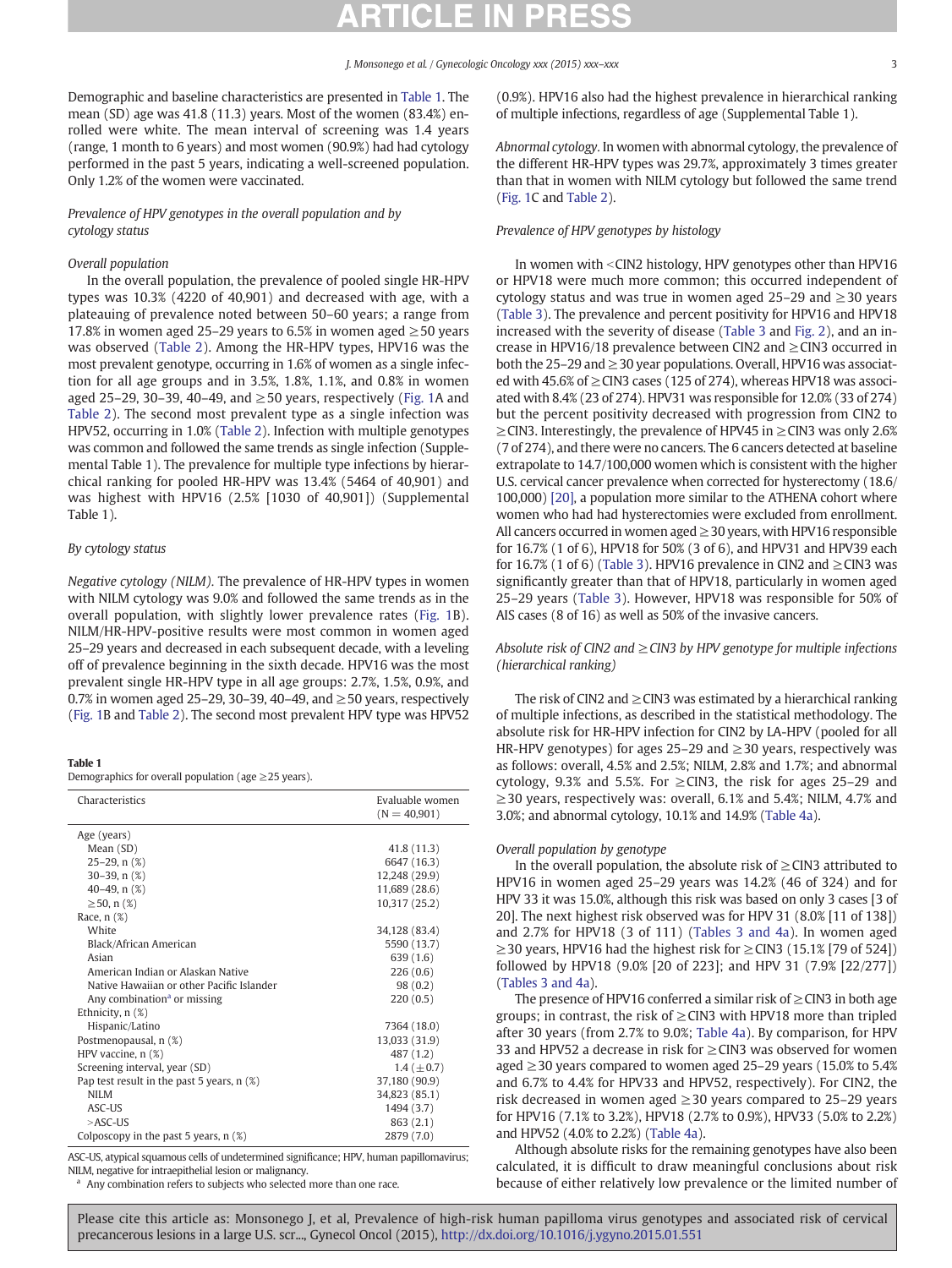# <span id="page-3-0"></span>Table 2

Prevalence of Linear Array genotypes by age group and cytology for single infection.

| Age group               | N      | All GTs        | HPV16         | HPV18          | HPV31         | HPV33         | HPV35          | HPV39         | HPV45         | HPV52 <sup>a</sup> | HPV58         | Other GTsb    |
|-------------------------|--------|----------------|---------------|----------------|---------------|---------------|----------------|---------------|---------------|--------------------|---------------|---------------|
| (years)                 |        | $\%$ $(n)$     | $\%$ (n)      | $\%$ (n)       | $\%$ $(n)$    | $\%$ (n)      | $\%$ (n)       | $\%$ (n)      | $\%$ (n)      | $\%$ (n)           | $\%$ (n)      | $\%$ (n)      |
| Overall population      |        |                |               |                |               |               |                |               |               |                    |               |               |
| $25 - 29$               | 6647   | 17.8% (1181)   | 3.5% (233)    | $1.2\%$ (79)   | $1.4\%$ (95)  | $0.2\%$ (15)  | $0.9\%$ $(58)$ | $1.3\%$ (85)  | 0.9%(60)      | $1.7\%$ (115)      | $1.0\%$ (69)  | 5.6% (372)    |
| $30 - 39$               | 12,248 | 11.6% (1426)   | $1.8\%$ (225) | $0.9\%$ (107)  | $1.0\%$ (119) | $0.2\%$ (26)  | $0.4\%$ $(53)$ | $0.9\%$ (114) | $0.7\%$ (80)  | $1.1\%$ (136)      | $0.7\%$ (88)  | 3.9% (478)    |
| $40 - 49$               | 11,689 | 8.1% (945)     | $1.1\%$ (124) | $0.5\%$ (54)   | $0.5\%$ (59)  | $0.2\%$ (29)  | $0.5\%$ $(63)$ | $0.5\%$ (59)  | $0.5\%$ (54)  | $0.8\%$ (95)       | $0.6\%$ (67)  | 2.9% (341)    |
| $\geq 50$               | 10,317 | $6.5\%$ (668)  | $0.8\%$ (80)  | $0.3\%$ (36)   | $0.5\%$ (47)  | $0.2\%$ (20)  | $0.3\%$ $(34)$ | $0.4\%$ (37)  | $0.6\%$ (60)  | $0.6\%$ (61)       | $0.4\%$ (45)  | $2.4\%$ (248) |
| $50 - 59$               | 7419   | $6.9\%$ (514)  | $0.8\%$ (59)  | $0.4\%$ (30)   | $0.4\%$ (33)  | $0.2\%$ (18)  | $0.3\% (25)$   | $0.4\%$ (30)  | $0.7\%$ (53)  | $0.6\%$ (47)       | $0.5\%$ (34)  | $2.5\%$ (185) |
| $60 - 69$               | 2353   | 5.4% (126)     | $0.7\%$ (17)  | $0.2\%$ (4)    | $0.4\%$ (10)  | $0.0\%$ (1)   | $0.3\%$ $(8)$  | $0.3\%$ (6)   | $0.3\%$ (7)   | $0.6\%$ (13)       | $0.4\%$ (9)   | $2.2\%$ (51)  |
| $\geq 70$               | 545    | $5.1\%$ (28)   | $0.7\%$ (4)   | $0.4\%(2)$     | $0.7\%$ (4)   | $0.2\%$ (1)   | $0.2\%(1)$     | $0.2\%$ (1)   | $0.0\%$ (0)   | $0.2\%$ (1)        | $0.4\%(2)$    | $2.2\%$ (12)  |
| All ages                | 40,901 | 10.3% (4220)   | $1.6\%$ (662) | $0.7\%$ (276)  | $0.8\%$ (320) | $0.2\%$ (90)  | $0.5\% (208)$  | $0.7\%$ (295) | $0.6\%$ (254) | $1.0\%$ (407)      | $0.7\%$ (269) | 3.5% (1439)   |
| Normal cytology         |        |                |               |                |               |               |                |               |               |                    |               |               |
| $25 - 29$               | 5996   | 15.5% (929)    | $2.7\%$ (161) | $1.0\%$ $(61)$ | $1.3\%$ (76)  | $0.3\%$ (15)  | $0.7\%$ (43)   | $1.2%$ (73)   | $0.9\%$ (55)  | $1.6\%$ (94)       | $1.0\%$ (57)  | 4.9% (294)    |
| $30 - 39$               | 11,399 | 10.0% (1139)   | 1.5% (169)    | $0.7\%$ $(85)$ | $0.8\%$ (92)  | $0.2\%$ (18)  | $0.4\%$ (41)   | $0.8\%$ (89)  | $0.6\%$ (68)  | $1.0\%$ (110)      | $0.6\%$ (71)  | 3.5% (396)    |
| $40 - 49$               | 10,962 | 7.1% (779)     | $0.9\%$ (94)  | $0.4\% (44)$   | $0.4\%$ (46)  | $0.2\%$ (23)  | $0.4\%$ (43)   | $0.5\%$ (55)  | $0.4\%$ (46)  | $0.7\%$ (75)       | $0.5\%$ (55)  | 2.7% (298)    |
| $\geq 50$               | 9927   | $6.0\%$ (597)  | $0.7\%$ (73)  | $0.3\%$ $(30)$ | $0.4\%$ (41)  | $0.2\%$ (19)  | $0.3\%$ (28)   | $0.3\%$ (32)  | $0.6\%$ (57)  | $0.5\%$ (54)       | $0.4\%$ (43)  | $2.2\%$ (220) |
| $50 - 59$               | 7114   | $6.4\%$ (452)  | $0.7\%$ (53)  | $0.4\% (25)$   | $0.4\%$ (29)  | $0.2\%$ (17)  | $0.3\%$ (19)   | $0.4\%$ (25)  | $0.7\%$ (50)  | $0.6\%$ (41)       | $0.5\%$ (33)  | 2.2% (160)    |
| $60 - 69$               | 2287   | 5.2% (119)     | $0.7\%$ (16)  | $0.2\%$ (4)    | $0.3\%$ (8)   | $0.0\%$ (1)   | $0.3\%$ (8)    | $0.3\%$ (6)   | $0.3\%$ (7)   | $0.5\%$ (12)       | $0.3\%$ (8)   | $2.1\%$ (49)  |
| $\geq 70$               | 526    | $4.9\%$ (26)   | $0.8\%$ (4)   | $0.2\%(1)$     | $0.8\%$ (4)   | $0.2\%$ (1)   | $0.2\%$ (1)    | $0.2\%$ (1)   | $0.0\%$ (0)   | $0.2\%$ (1)        | $0.4\%(2)$    | $2.1\%$ (11)  |
| All ages                | 38,284 | 9.0% (3444)    | 1.3% (497)    | $0.6\% (220)$  | $0.7\%$ (255) | $0.2\%$ (75)  | $0.4\%$ (155)  | $0.7\%$ (249) | $0.6\%$ (226) | $0.9%$ (333)       | $0.6\%$ (226) | 3.2% (1208)   |
| Abnormal cytology       |        |                |               |                |               |               |                |               |               |                    |               |               |
| $25 - 29$               | 651    | 38.7% (252)    | $11.1\%$ (72) | $2.8\%$ (18)   | $2.9\%$ (19)  | $0.0\%$ (0)   | $2.3\%$ (15)   | $1.8\%$ (12)  | $0.8\%$ (5)   | $3.2\%$ (21)       | $1.8\%$ (12)  | 12.0% (78)    |
| $30 - 39$               | 849    | 33.8% (287)    | $6.6\%$ (56)  | $2.6\%$ (22)   | $3.2\%$ (27)  | 0.9%(8)       | $1.4\%$ (12)   | $2.9\%$ (25)  | $1.4\%$ (12)  | $3.1\%$ (26)       | $2.0\%$ (17)  | $9.7\%$ (82)  |
| $40 - 49$               | 727    | 22.8% (166)    | $4.1\%$ (30)  | $1.4\%$ (10)   | $1.8\%$ (13)  | $0.8\%$ (6)   | $2.8\%$ (20)   | $0.6\%$ (4)   | $1.1\%$ (8)   | $2.8\%$ (20)       | $1.7\%$ (12)  | 5.9%(43)      |
| $\geq 50$               | 390    | 18.2% (71)     | $1.8\%$ $(7)$ | $1.5\%$ (6)    | $1.5\%$ (6)   | $0.3\%$ (1)   | $1.5\%$ (6)    | $1.3\%$ (5)   | $0.8\%$ (3)   | $1.8\%$ (7)        | $0.5\%$ (2)   | $7.2%$ $(28)$ |
| $50 - 59$               | 305    | $20.3\%$ (62)  | $2.0\%$ (6)   | $1.6\%$ (5)    | $1.3\%$ (4)   | $0.3\%$ $(1)$ | $2.0\%$ (6)    | $1.6\%$ (5)   | $1.0\%$ (3)   | $2.0\%$ (6)        | $0.3\%$ (1)   | $8.2\%$ (25)  |
| $60 - 69$               | 66     | $10.6\%$ (7)   | $1.5\%$ $(1)$ | $0.0\%$ (0)    | $3.0\%$ $(2)$ | $0.0\%$ (0)   | $0.0\%$ (0)    | $0.0\%$ (0)   | $0.0\%$ (0)   | $1.5\%$ (1)        | $1.5\%$ (1)   | $3.0\%$ (2)   |
| $\geq 70$               | 19     | $10.5\%$ $(2)$ | $0.0\%$ (0)   | $5.3\%$ (1)    | $0.0\%$ (0)   | $0.0\%$ (0)   | $0.0\%$ (0)    | $0.0\%$ (0)   | $0.0\%$ (0)   | $0.0\%$ (0)        | $0.0\%$ (0)   | $5.3\%$ (1)   |
| All ages                | 2617   | 29.7% (776)    | $6.3\%$ (165) | $2.1\%$ (56)   | $2.5\%$ (65)  | $0.6\%$ (15)  | $2.0\%$ (53)   | $1.8\%$ (46)  | $1.1\%$ (28)  | $2.8\%$ (74)       | $1.6\%$ (43)  | 8.8% (231)    |
| $\mathcal{T}$ construes |        |                |               |                |               |               |                |               |               |                    |               |               |

GT, genotype.

HPV52 is considered positive if present in the absence of genotypes 33, 35 and 58.

b Other GTs includes genotypes 51, 56, 59, 66, 68, 73, and 82.

disease cases. General trends of increasing or decreasing risks can be seen for these genotypes ([Table 4b](#page-5-0)), but significant differences are difficult to assess based on the low number of disease cases for individual genotypes.

### By cytology status

Negative cytology. In women with NILM cytology, HPV16 conferred the highest risk of  $\geq$  CIN3 in women aged  $\geq$  30 years (31 of 380 [8.2%];



Fig. 1. Prevalence of HPV genotypes stratified by age for (A) the overall population, (B) women with negative cytology, and (C) women with abnormal cytology.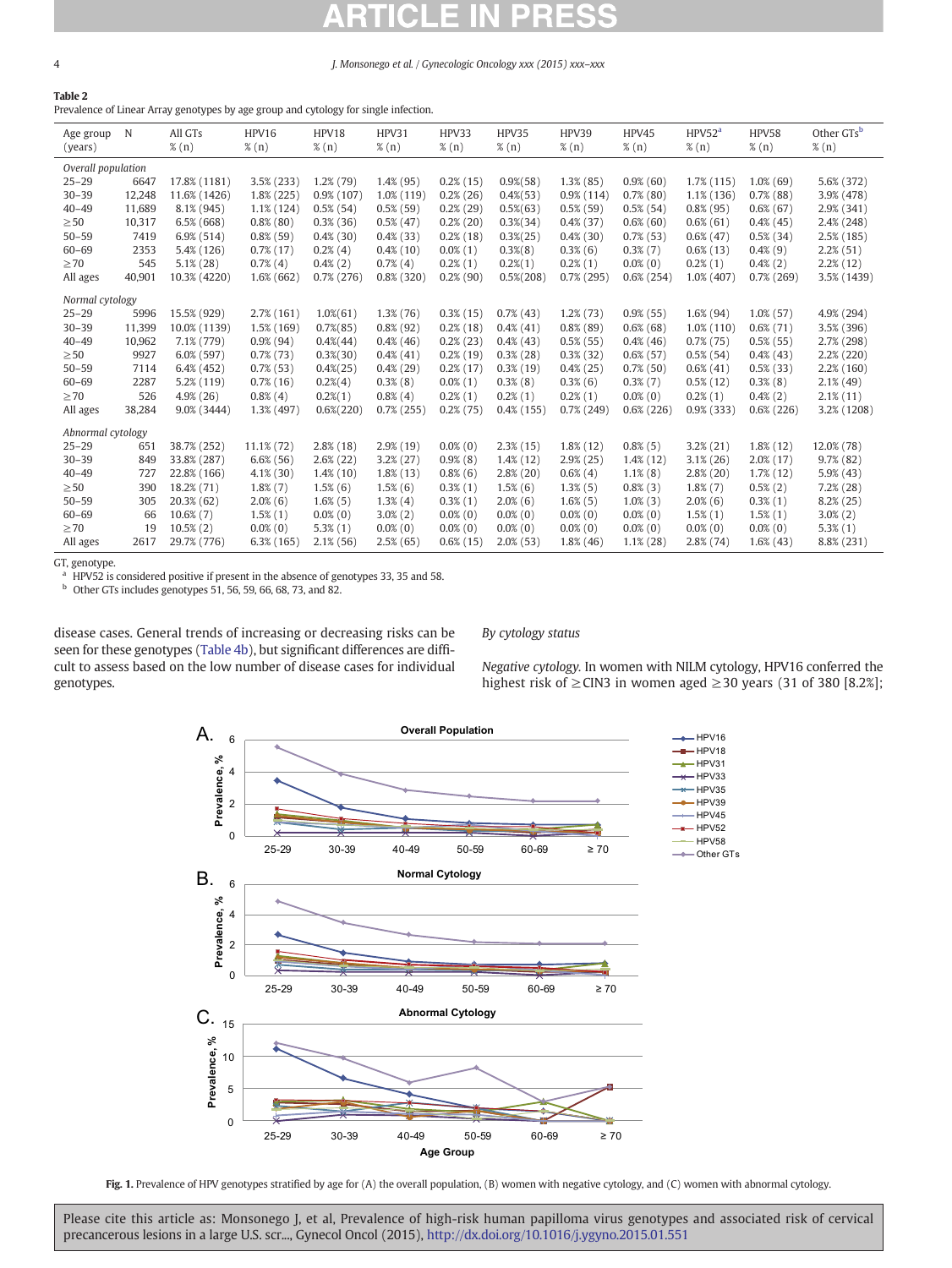<span id="page-4-0"></span>

**Table 3**<br>Prevalence of Linear Array genotypes (hierarchical ranking) stratified by disease status.

| Negative<br>CIN1<br>CIN <sub>2</sub><br>$CIN3 + AIS$<br>CA<br>Negative<br>CIN1<br>CIN <sub>2</sub><br>$CIN3 + AIS$<br>CA<br>Total n<br>$\%$ (n)<br>% (n)<br>% (n)<br>$\%$ $(n)$<br>% (n)<br>$\%$ $(n)$<br>$\%$ (n)<br>$\%$ (n)<br>$\%$ $(n)$<br>$\%$ (n)<br>Overall population<br>All GTs<br>68.9 (1084)<br>84.5 (164)<br>95.5(63)<br>51.0 (2666)<br>64.9 (257)<br>85.7 (78)<br>90.7 (166)<br>100.0(6)<br>4569<br>100.0(85)<br><b>HPV 16</b><br>16.0(31)<br>7.4 (389)<br>42.6 (78)<br>848<br>14.2 (224)<br>34.8 (23)<br>54.1 (46)<br>9.8(39)<br>18.7(17)<br>16.7(1)<br><b>HPV 31</b><br>6.2(97)<br>10.8(21)<br>13.6(9)<br>12.9(11)<br>3.9(203)<br>7.8(31)<br>23.1(21)<br>11.5(21)<br>16.7(1)<br>415<br><b>HPV 18</b><br>5.9(93)<br>6.2(12)<br>4.5(3)<br>3.5(3)<br>3.5(183)<br>4.5(18)<br>2.2(2)<br>9.3(17)<br>50.0 $(3)$<br>334<br><b>HPV 33</b><br>0.8(13)<br>1.5(3)<br>1.5(1)<br>3.5(3)<br>1.5(78)<br>2.0(8)<br>2.2(2)<br>2.7(5)<br>113<br>HPV 52 <sup>a</sup><br>7.1(111)<br>11.3(22)<br>9.1(6)<br>11.8(10)<br>5.2(273)<br>6.1(24)<br>7.7(7)<br>7.7(14)<br>467<br><b>HPV 35</b><br>3.6(7)<br>3.4(54)<br>7.6(5)<br>3.5(3)<br>2.8(144)<br>4.0(16)<br>6.6(6)<br>3.3(6)<br>241<br><b>HPV 39</b><br>4.9(77)<br>5.2(10)<br>1.5(1)<br>3.5(3)<br>3.7(193)<br>3.3(3)<br>3.8(7)<br>16.7(1)<br>320<br>6.3(25)<br><b>HPV 45</b><br>3.4(54)<br>3.1(6)<br>2.7(141)<br>3.0(12)<br>3.8(7)<br>222<br>1.5(1)<br>0.0(0)<br>1.1(1)<br><b>HPV 58</b><br>244<br>3.2(50)<br>3.6(7)<br>9.1(6)<br>1.2(1)<br>3.1(160)<br>3.0(12)<br>5.5(5)<br>1.6(3)<br>4.4(8)<br>1,365<br>Other GTs<br>19.8 (311)<br>23.2(45)<br>12.1(8)<br>5.9(5)<br>17.2 (902)<br>18.2(72)<br>15.4(14)<br>6<br>1573<br>66<br>85<br>5229<br>91<br>183<br>7823<br>Total<br>194<br>396<br>Normal cytology<br>90.1(91)<br>All GTs<br>72.0 (862)<br>96.7 (29)<br>100.0(48)<br>57.5 (2244)<br>70.3(161)<br>82.4 (42)<br>93.7 (74)<br>100.0(1)<br>3552<br><b>HPV 16</b><br>13.6(163)<br>13.9(14)<br>33.3 (10)<br>50.0(24)<br>8.2 (321)<br>10.0(23)<br>9.8(5)<br>39.2 (31)<br>591<br><b>HPV 31</b><br>306<br>6.2(74)<br>15.8(16)<br>10.0(3)<br>12.5(6)<br>4.3(166)<br>7.9(18)<br>25.5(13)<br>12.7(10)<br><b>HPV 18</b><br>5.5(66)<br>6.9(7)<br>6.7(2)<br>4.2(2)<br>8.9(7)<br>100.0(1)<br>246<br>3.8(149)<br>4.4(10)<br>3.9(2)<br><b>HPV 33</b><br>0.8(10)<br>2.0(2)<br>0.0(0)<br>4.2(2)<br>1.6(64)<br>1.7(4)<br>2.0(1)<br>1.3(1)<br>84<br>HPV 52 <sup>a</sup><br>7.9 (94)<br>8.9(9)<br>6.7(2)<br>16.7(8)<br>5.9(229)<br>13.7(7)<br>8.9(7)<br>371<br>6.6(15)<br><b>HPV 35</b><br>3.6(43)<br>4.0(4)<br>10.0(3)<br>4.2(2)<br>1.3(1)<br>176<br>2.9(112)<br>4.4(10)<br>2.0(1)<br><b>HPV 39</b><br>6.9(7)<br>7.6(6)<br>5.6(67)<br>3.3(1)<br>4.2(2)<br>4.4 (173)<br>6.1(14)<br>2.0(1)<br>271<br><b>HPV 45</b><br>6.3(5)<br>188<br>4.0(48)<br>4.0(4)<br>3.3(1)<br>0.0(0)<br>3.1(120)<br>3.9(9)<br>2.0(1)<br><b>HPV 58</b><br>206<br>3.8(46)<br>2.0(2)<br>10.0(3)<br>2.1(1)<br>3.6(142)<br>3.5(8)<br>5.9(3)<br>1.3(1)<br>Other GTs<br>25.7(26)<br>13.3(4)<br>15.7(8)<br>6.3(5)<br>1,113<br>21.0(251)<br>2.1(1)<br>19.7 (768)<br>21.8(50)<br>Total<br>1197<br>101<br>30<br>48<br>3901<br>229<br>51<br>79<br>$\mathbf{1}$<br>5637<br>Abnormal cytology<br>All GTs<br>78.5 (73)<br>94.4 (34)<br>31.8 (422)<br>88.5 (92)<br>59.0 (222)<br>100.0(37)<br>57.5 (96)<br>90.0(36)<br>100.0(5)<br>1017<br><b>HPV 16</b><br>5.1(68)<br>45.2(47)<br>257<br>16.2(61)<br>18.3(17)<br>36.1(13)<br>59.5 (22)<br>9.6(16)<br>30.0(12)<br>20.0(1)<br><b>HPV 31</b><br>6.1(23)<br>5.4(5)<br>16.7(6)<br>13.5(5)<br>2.8(37)<br>10.6(11)<br>7.8(13)<br>20.0(8)<br>20.0(1)<br>109<br><b>HPV 18</b><br>7.2(27)<br>88<br>5.4(5)<br>2.8(1)<br>2.7(1)<br>2.6(34)<br>4.8(8)<br>0.0(0)<br>9.6(10)<br>40.0(2)<br><b>HPV 33</b><br>0.8(3)<br>2.8(1)<br>2.5(1)<br>3.8(4)<br>29<br>1.1(1)<br>2.7(1)<br>1.1(14)<br>2.4(4)<br>HPV 52 <sup>a</sup><br>3.3(44)<br>96<br>4.5(17)<br>14.0(13)<br>11.1(4)<br>5.4(2)<br>5.4(9)<br>0.0(0)<br>6.7(7)<br><b>HPV 35</b><br>2.9(11)<br>3.2(3)<br>2.7(1)<br>2.4(32)<br>4.8(5)<br>65<br>5.6(2)<br>3.6(6)<br>12.5(5)<br><b>HPV 39</b><br>3.2(3)<br>20.0(1)<br>49<br>2.7(10)<br>0.0(0)<br>2.7(1)<br>1.5(20)<br>6.6(11)<br>5.0(2)<br>1.0(1)<br><b>HPV 45</b><br>34<br>1.6(6)<br>2.2(2)<br>0.0(0)<br>0.0(0)<br>1.6(21)<br>1.8(3)<br>0.0(0)<br>1.9(2)<br><b>HPV 58</b><br>38<br>1.1(4)<br>5.4(5)<br>8.3(3)<br>0.0(0)<br>1.4(18)<br>2.4(4)<br>5.0(2)<br>1.9(2)<br>252<br>Other GTs<br>16.0(60)<br>20.4(19)<br>10.8(4)<br>10.1(134)<br>13.2(22)<br>15.0(6)<br>2.9(3)<br>11.1(4)<br>37<br>376<br>93<br>36<br>1328<br>167<br>40<br>104<br>5<br>2186<br>Total | 25-29 years ( $N = 6647$ ) |  |  | ≥30 years ( $N = 34,254$ ) |  |  |  |
|-------------------------------------------------------------------------------------------------------------------------------------------------------------------------------------------------------------------------------------------------------------------------------------------------------------------------------------------------------------------------------------------------------------------------------------------------------------------------------------------------------------------------------------------------------------------------------------------------------------------------------------------------------------------------------------------------------------------------------------------------------------------------------------------------------------------------------------------------------------------------------------------------------------------------------------------------------------------------------------------------------------------------------------------------------------------------------------------------------------------------------------------------------------------------------------------------------------------------------------------------------------------------------------------------------------------------------------------------------------------------------------------------------------------------------------------------------------------------------------------------------------------------------------------------------------------------------------------------------------------------------------------------------------------------------------------------------------------------------------------------------------------------------------------------------------------------------------------------------------------------------------------------------------------------------------------------------------------------------------------------------------------------------------------------------------------------------------------------------------------------------------------------------------------------------------------------------------------------------------------------------------------------------------------------------------------------------------------------------------------------------------------------------------------------------------------------------------------------------------------------------------------------------------------------------------------------------------------------------------------------------------------------------------------------------------------------------------------------------------------------------------------------------------------------------------------------------------------------------------------------------------------------------------------------------------------------------------------------------------------------------------------------------------------------------------------------------------------------------------------------------------------------------------------------------------------------------------------------------------------------------------------------------------------------------------------------------------------------------------------------------------------------------------------------------------------------------------------------------------------------------------------------------------------------------------------------------------------------------------------------------------------------------------------------------------------------------------------------------------------------------------------------------------------------------------------------------------------------------------------------------------------------------------------------------------------------------------------------------------------------------------------------------------------------------------------------------------------------------------------------------------------------------------------------------------------------------------------------------------------------------------------------------------------------------------------------------------------------------------------------------------------------------------------------------------------------------------------------------------------------------------------------------------------------------------------------------|----------------------------|--|--|----------------------------|--|--|--|
|                                                                                                                                                                                                                                                                                                                                                                                                                                                                                                                                                                                                                                                                                                                                                                                                                                                                                                                                                                                                                                                                                                                                                                                                                                                                                                                                                                                                                                                                                                                                                                                                                                                                                                                                                                                                                                                                                                                                                                                                                                                                                                                                                                                                                                                                                                                                                                                                                                                                                                                                                                                                                                                                                                                                                                                                                                                                                                                                                                                                                                                                                                                                                                                                                                                                                                                                                                                                                                                                                                                                                                                                                                                                                                                                                                                                                                                                                                                                                                                                                                                                                                                                                                                                                                                                                                                                                                                                                                                                                                                                                                               |                            |  |  |                            |  |  |  |
|                                                                                                                                                                                                                                                                                                                                                                                                                                                                                                                                                                                                                                                                                                                                                                                                                                                                                                                                                                                                                                                                                                                                                                                                                                                                                                                                                                                                                                                                                                                                                                                                                                                                                                                                                                                                                                                                                                                                                                                                                                                                                                                                                                                                                                                                                                                                                                                                                                                                                                                                                                                                                                                                                                                                                                                                                                                                                                                                                                                                                                                                                                                                                                                                                                                                                                                                                                                                                                                                                                                                                                                                                                                                                                                                                                                                                                                                                                                                                                                                                                                                                                                                                                                                                                                                                                                                                                                                                                                                                                                                                                               |                            |  |  |                            |  |  |  |
|                                                                                                                                                                                                                                                                                                                                                                                                                                                                                                                                                                                                                                                                                                                                                                                                                                                                                                                                                                                                                                                                                                                                                                                                                                                                                                                                                                                                                                                                                                                                                                                                                                                                                                                                                                                                                                                                                                                                                                                                                                                                                                                                                                                                                                                                                                                                                                                                                                                                                                                                                                                                                                                                                                                                                                                                                                                                                                                                                                                                                                                                                                                                                                                                                                                                                                                                                                                                                                                                                                                                                                                                                                                                                                                                                                                                                                                                                                                                                                                                                                                                                                                                                                                                                                                                                                                                                                                                                                                                                                                                                                               |                            |  |  |                            |  |  |  |
|                                                                                                                                                                                                                                                                                                                                                                                                                                                                                                                                                                                                                                                                                                                                                                                                                                                                                                                                                                                                                                                                                                                                                                                                                                                                                                                                                                                                                                                                                                                                                                                                                                                                                                                                                                                                                                                                                                                                                                                                                                                                                                                                                                                                                                                                                                                                                                                                                                                                                                                                                                                                                                                                                                                                                                                                                                                                                                                                                                                                                                                                                                                                                                                                                                                                                                                                                                                                                                                                                                                                                                                                                                                                                                                                                                                                                                                                                                                                                                                                                                                                                                                                                                                                                                                                                                                                                                                                                                                                                                                                                                               |                            |  |  |                            |  |  |  |
|                                                                                                                                                                                                                                                                                                                                                                                                                                                                                                                                                                                                                                                                                                                                                                                                                                                                                                                                                                                                                                                                                                                                                                                                                                                                                                                                                                                                                                                                                                                                                                                                                                                                                                                                                                                                                                                                                                                                                                                                                                                                                                                                                                                                                                                                                                                                                                                                                                                                                                                                                                                                                                                                                                                                                                                                                                                                                                                                                                                                                                                                                                                                                                                                                                                                                                                                                                                                                                                                                                                                                                                                                                                                                                                                                                                                                                                                                                                                                                                                                                                                                                                                                                                                                                                                                                                                                                                                                                                                                                                                                                               |                            |  |  |                            |  |  |  |
|                                                                                                                                                                                                                                                                                                                                                                                                                                                                                                                                                                                                                                                                                                                                                                                                                                                                                                                                                                                                                                                                                                                                                                                                                                                                                                                                                                                                                                                                                                                                                                                                                                                                                                                                                                                                                                                                                                                                                                                                                                                                                                                                                                                                                                                                                                                                                                                                                                                                                                                                                                                                                                                                                                                                                                                                                                                                                                                                                                                                                                                                                                                                                                                                                                                                                                                                                                                                                                                                                                                                                                                                                                                                                                                                                                                                                                                                                                                                                                                                                                                                                                                                                                                                                                                                                                                                                                                                                                                                                                                                                                               |                            |  |  |                            |  |  |  |
|                                                                                                                                                                                                                                                                                                                                                                                                                                                                                                                                                                                                                                                                                                                                                                                                                                                                                                                                                                                                                                                                                                                                                                                                                                                                                                                                                                                                                                                                                                                                                                                                                                                                                                                                                                                                                                                                                                                                                                                                                                                                                                                                                                                                                                                                                                                                                                                                                                                                                                                                                                                                                                                                                                                                                                                                                                                                                                                                                                                                                                                                                                                                                                                                                                                                                                                                                                                                                                                                                                                                                                                                                                                                                                                                                                                                                                                                                                                                                                                                                                                                                                                                                                                                                                                                                                                                                                                                                                                                                                                                                                               |                            |  |  |                            |  |  |  |
|                                                                                                                                                                                                                                                                                                                                                                                                                                                                                                                                                                                                                                                                                                                                                                                                                                                                                                                                                                                                                                                                                                                                                                                                                                                                                                                                                                                                                                                                                                                                                                                                                                                                                                                                                                                                                                                                                                                                                                                                                                                                                                                                                                                                                                                                                                                                                                                                                                                                                                                                                                                                                                                                                                                                                                                                                                                                                                                                                                                                                                                                                                                                                                                                                                                                                                                                                                                                                                                                                                                                                                                                                                                                                                                                                                                                                                                                                                                                                                                                                                                                                                                                                                                                                                                                                                                                                                                                                                                                                                                                                                               |                            |  |  |                            |  |  |  |
|                                                                                                                                                                                                                                                                                                                                                                                                                                                                                                                                                                                                                                                                                                                                                                                                                                                                                                                                                                                                                                                                                                                                                                                                                                                                                                                                                                                                                                                                                                                                                                                                                                                                                                                                                                                                                                                                                                                                                                                                                                                                                                                                                                                                                                                                                                                                                                                                                                                                                                                                                                                                                                                                                                                                                                                                                                                                                                                                                                                                                                                                                                                                                                                                                                                                                                                                                                                                                                                                                                                                                                                                                                                                                                                                                                                                                                                                                                                                                                                                                                                                                                                                                                                                                                                                                                                                                                                                                                                                                                                                                                               |                            |  |  |                            |  |  |  |
|                                                                                                                                                                                                                                                                                                                                                                                                                                                                                                                                                                                                                                                                                                                                                                                                                                                                                                                                                                                                                                                                                                                                                                                                                                                                                                                                                                                                                                                                                                                                                                                                                                                                                                                                                                                                                                                                                                                                                                                                                                                                                                                                                                                                                                                                                                                                                                                                                                                                                                                                                                                                                                                                                                                                                                                                                                                                                                                                                                                                                                                                                                                                                                                                                                                                                                                                                                                                                                                                                                                                                                                                                                                                                                                                                                                                                                                                                                                                                                                                                                                                                                                                                                                                                                                                                                                                                                                                                                                                                                                                                                               |                            |  |  |                            |  |  |  |
|                                                                                                                                                                                                                                                                                                                                                                                                                                                                                                                                                                                                                                                                                                                                                                                                                                                                                                                                                                                                                                                                                                                                                                                                                                                                                                                                                                                                                                                                                                                                                                                                                                                                                                                                                                                                                                                                                                                                                                                                                                                                                                                                                                                                                                                                                                                                                                                                                                                                                                                                                                                                                                                                                                                                                                                                                                                                                                                                                                                                                                                                                                                                                                                                                                                                                                                                                                                                                                                                                                                                                                                                                                                                                                                                                                                                                                                                                                                                                                                                                                                                                                                                                                                                                                                                                                                                                                                                                                                                                                                                                                               |                            |  |  |                            |  |  |  |
|                                                                                                                                                                                                                                                                                                                                                                                                                                                                                                                                                                                                                                                                                                                                                                                                                                                                                                                                                                                                                                                                                                                                                                                                                                                                                                                                                                                                                                                                                                                                                                                                                                                                                                                                                                                                                                                                                                                                                                                                                                                                                                                                                                                                                                                                                                                                                                                                                                                                                                                                                                                                                                                                                                                                                                                                                                                                                                                                                                                                                                                                                                                                                                                                                                                                                                                                                                                                                                                                                                                                                                                                                                                                                                                                                                                                                                                                                                                                                                                                                                                                                                                                                                                                                                                                                                                                                                                                                                                                                                                                                                               |                            |  |  |                            |  |  |  |
|                                                                                                                                                                                                                                                                                                                                                                                                                                                                                                                                                                                                                                                                                                                                                                                                                                                                                                                                                                                                                                                                                                                                                                                                                                                                                                                                                                                                                                                                                                                                                                                                                                                                                                                                                                                                                                                                                                                                                                                                                                                                                                                                                                                                                                                                                                                                                                                                                                                                                                                                                                                                                                                                                                                                                                                                                                                                                                                                                                                                                                                                                                                                                                                                                                                                                                                                                                                                                                                                                                                                                                                                                                                                                                                                                                                                                                                                                                                                                                                                                                                                                                                                                                                                                                                                                                                                                                                                                                                                                                                                                                               |                            |  |  |                            |  |  |  |
|                                                                                                                                                                                                                                                                                                                                                                                                                                                                                                                                                                                                                                                                                                                                                                                                                                                                                                                                                                                                                                                                                                                                                                                                                                                                                                                                                                                                                                                                                                                                                                                                                                                                                                                                                                                                                                                                                                                                                                                                                                                                                                                                                                                                                                                                                                                                                                                                                                                                                                                                                                                                                                                                                                                                                                                                                                                                                                                                                                                                                                                                                                                                                                                                                                                                                                                                                                                                                                                                                                                                                                                                                                                                                                                                                                                                                                                                                                                                                                                                                                                                                                                                                                                                                                                                                                                                                                                                                                                                                                                                                                               |                            |  |  |                            |  |  |  |
|                                                                                                                                                                                                                                                                                                                                                                                                                                                                                                                                                                                                                                                                                                                                                                                                                                                                                                                                                                                                                                                                                                                                                                                                                                                                                                                                                                                                                                                                                                                                                                                                                                                                                                                                                                                                                                                                                                                                                                                                                                                                                                                                                                                                                                                                                                                                                                                                                                                                                                                                                                                                                                                                                                                                                                                                                                                                                                                                                                                                                                                                                                                                                                                                                                                                                                                                                                                                                                                                                                                                                                                                                                                                                                                                                                                                                                                                                                                                                                                                                                                                                                                                                                                                                                                                                                                                                                                                                                                                                                                                                                               |                            |  |  |                            |  |  |  |
|                                                                                                                                                                                                                                                                                                                                                                                                                                                                                                                                                                                                                                                                                                                                                                                                                                                                                                                                                                                                                                                                                                                                                                                                                                                                                                                                                                                                                                                                                                                                                                                                                                                                                                                                                                                                                                                                                                                                                                                                                                                                                                                                                                                                                                                                                                                                                                                                                                                                                                                                                                                                                                                                                                                                                                                                                                                                                                                                                                                                                                                                                                                                                                                                                                                                                                                                                                                                                                                                                                                                                                                                                                                                                                                                                                                                                                                                                                                                                                                                                                                                                                                                                                                                                                                                                                                                                                                                                                                                                                                                                                               |                            |  |  |                            |  |  |  |
|                                                                                                                                                                                                                                                                                                                                                                                                                                                                                                                                                                                                                                                                                                                                                                                                                                                                                                                                                                                                                                                                                                                                                                                                                                                                                                                                                                                                                                                                                                                                                                                                                                                                                                                                                                                                                                                                                                                                                                                                                                                                                                                                                                                                                                                                                                                                                                                                                                                                                                                                                                                                                                                                                                                                                                                                                                                                                                                                                                                                                                                                                                                                                                                                                                                                                                                                                                                                                                                                                                                                                                                                                                                                                                                                                                                                                                                                                                                                                                                                                                                                                                                                                                                                                                                                                                                                                                                                                                                                                                                                                                               |                            |  |  |                            |  |  |  |
|                                                                                                                                                                                                                                                                                                                                                                                                                                                                                                                                                                                                                                                                                                                                                                                                                                                                                                                                                                                                                                                                                                                                                                                                                                                                                                                                                                                                                                                                                                                                                                                                                                                                                                                                                                                                                                                                                                                                                                                                                                                                                                                                                                                                                                                                                                                                                                                                                                                                                                                                                                                                                                                                                                                                                                                                                                                                                                                                                                                                                                                                                                                                                                                                                                                                                                                                                                                                                                                                                                                                                                                                                                                                                                                                                                                                                                                                                                                                                                                                                                                                                                                                                                                                                                                                                                                                                                                                                                                                                                                                                                               |                            |  |  |                            |  |  |  |
|                                                                                                                                                                                                                                                                                                                                                                                                                                                                                                                                                                                                                                                                                                                                                                                                                                                                                                                                                                                                                                                                                                                                                                                                                                                                                                                                                                                                                                                                                                                                                                                                                                                                                                                                                                                                                                                                                                                                                                                                                                                                                                                                                                                                                                                                                                                                                                                                                                                                                                                                                                                                                                                                                                                                                                                                                                                                                                                                                                                                                                                                                                                                                                                                                                                                                                                                                                                                                                                                                                                                                                                                                                                                                                                                                                                                                                                                                                                                                                                                                                                                                                                                                                                                                                                                                                                                                                                                                                                                                                                                                                               |                            |  |  |                            |  |  |  |
|                                                                                                                                                                                                                                                                                                                                                                                                                                                                                                                                                                                                                                                                                                                                                                                                                                                                                                                                                                                                                                                                                                                                                                                                                                                                                                                                                                                                                                                                                                                                                                                                                                                                                                                                                                                                                                                                                                                                                                                                                                                                                                                                                                                                                                                                                                                                                                                                                                                                                                                                                                                                                                                                                                                                                                                                                                                                                                                                                                                                                                                                                                                                                                                                                                                                                                                                                                                                                                                                                                                                                                                                                                                                                                                                                                                                                                                                                                                                                                                                                                                                                                                                                                                                                                                                                                                                                                                                                                                                                                                                                                               |                            |  |  |                            |  |  |  |
|                                                                                                                                                                                                                                                                                                                                                                                                                                                                                                                                                                                                                                                                                                                                                                                                                                                                                                                                                                                                                                                                                                                                                                                                                                                                                                                                                                                                                                                                                                                                                                                                                                                                                                                                                                                                                                                                                                                                                                                                                                                                                                                                                                                                                                                                                                                                                                                                                                                                                                                                                                                                                                                                                                                                                                                                                                                                                                                                                                                                                                                                                                                                                                                                                                                                                                                                                                                                                                                                                                                                                                                                                                                                                                                                                                                                                                                                                                                                                                                                                                                                                                                                                                                                                                                                                                                                                                                                                                                                                                                                                                               |                            |  |  |                            |  |  |  |
|                                                                                                                                                                                                                                                                                                                                                                                                                                                                                                                                                                                                                                                                                                                                                                                                                                                                                                                                                                                                                                                                                                                                                                                                                                                                                                                                                                                                                                                                                                                                                                                                                                                                                                                                                                                                                                                                                                                                                                                                                                                                                                                                                                                                                                                                                                                                                                                                                                                                                                                                                                                                                                                                                                                                                                                                                                                                                                                                                                                                                                                                                                                                                                                                                                                                                                                                                                                                                                                                                                                                                                                                                                                                                                                                                                                                                                                                                                                                                                                                                                                                                                                                                                                                                                                                                                                                                                                                                                                                                                                                                                               |                            |  |  |                            |  |  |  |
|                                                                                                                                                                                                                                                                                                                                                                                                                                                                                                                                                                                                                                                                                                                                                                                                                                                                                                                                                                                                                                                                                                                                                                                                                                                                                                                                                                                                                                                                                                                                                                                                                                                                                                                                                                                                                                                                                                                                                                                                                                                                                                                                                                                                                                                                                                                                                                                                                                                                                                                                                                                                                                                                                                                                                                                                                                                                                                                                                                                                                                                                                                                                                                                                                                                                                                                                                                                                                                                                                                                                                                                                                                                                                                                                                                                                                                                                                                                                                                                                                                                                                                                                                                                                                                                                                                                                                                                                                                                                                                                                                                               |                            |  |  |                            |  |  |  |
|                                                                                                                                                                                                                                                                                                                                                                                                                                                                                                                                                                                                                                                                                                                                                                                                                                                                                                                                                                                                                                                                                                                                                                                                                                                                                                                                                                                                                                                                                                                                                                                                                                                                                                                                                                                                                                                                                                                                                                                                                                                                                                                                                                                                                                                                                                                                                                                                                                                                                                                                                                                                                                                                                                                                                                                                                                                                                                                                                                                                                                                                                                                                                                                                                                                                                                                                                                                                                                                                                                                                                                                                                                                                                                                                                                                                                                                                                                                                                                                                                                                                                                                                                                                                                                                                                                                                                                                                                                                                                                                                                                               |                            |  |  |                            |  |  |  |
|                                                                                                                                                                                                                                                                                                                                                                                                                                                                                                                                                                                                                                                                                                                                                                                                                                                                                                                                                                                                                                                                                                                                                                                                                                                                                                                                                                                                                                                                                                                                                                                                                                                                                                                                                                                                                                                                                                                                                                                                                                                                                                                                                                                                                                                                                                                                                                                                                                                                                                                                                                                                                                                                                                                                                                                                                                                                                                                                                                                                                                                                                                                                                                                                                                                                                                                                                                                                                                                                                                                                                                                                                                                                                                                                                                                                                                                                                                                                                                                                                                                                                                                                                                                                                                                                                                                                                                                                                                                                                                                                                                               |                            |  |  |                            |  |  |  |
|                                                                                                                                                                                                                                                                                                                                                                                                                                                                                                                                                                                                                                                                                                                                                                                                                                                                                                                                                                                                                                                                                                                                                                                                                                                                                                                                                                                                                                                                                                                                                                                                                                                                                                                                                                                                                                                                                                                                                                                                                                                                                                                                                                                                                                                                                                                                                                                                                                                                                                                                                                                                                                                                                                                                                                                                                                                                                                                                                                                                                                                                                                                                                                                                                                                                                                                                                                                                                                                                                                                                                                                                                                                                                                                                                                                                                                                                                                                                                                                                                                                                                                                                                                                                                                                                                                                                                                                                                                                                                                                                                                               |                            |  |  |                            |  |  |  |
|                                                                                                                                                                                                                                                                                                                                                                                                                                                                                                                                                                                                                                                                                                                                                                                                                                                                                                                                                                                                                                                                                                                                                                                                                                                                                                                                                                                                                                                                                                                                                                                                                                                                                                                                                                                                                                                                                                                                                                                                                                                                                                                                                                                                                                                                                                                                                                                                                                                                                                                                                                                                                                                                                                                                                                                                                                                                                                                                                                                                                                                                                                                                                                                                                                                                                                                                                                                                                                                                                                                                                                                                                                                                                                                                                                                                                                                                                                                                                                                                                                                                                                                                                                                                                                                                                                                                                                                                                                                                                                                                                                               |                            |  |  |                            |  |  |  |
|                                                                                                                                                                                                                                                                                                                                                                                                                                                                                                                                                                                                                                                                                                                                                                                                                                                                                                                                                                                                                                                                                                                                                                                                                                                                                                                                                                                                                                                                                                                                                                                                                                                                                                                                                                                                                                                                                                                                                                                                                                                                                                                                                                                                                                                                                                                                                                                                                                                                                                                                                                                                                                                                                                                                                                                                                                                                                                                                                                                                                                                                                                                                                                                                                                                                                                                                                                                                                                                                                                                                                                                                                                                                                                                                                                                                                                                                                                                                                                                                                                                                                                                                                                                                                                                                                                                                                                                                                                                                                                                                                                               |                            |  |  |                            |  |  |  |
|                                                                                                                                                                                                                                                                                                                                                                                                                                                                                                                                                                                                                                                                                                                                                                                                                                                                                                                                                                                                                                                                                                                                                                                                                                                                                                                                                                                                                                                                                                                                                                                                                                                                                                                                                                                                                                                                                                                                                                                                                                                                                                                                                                                                                                                                                                                                                                                                                                                                                                                                                                                                                                                                                                                                                                                                                                                                                                                                                                                                                                                                                                                                                                                                                                                                                                                                                                                                                                                                                                                                                                                                                                                                                                                                                                                                                                                                                                                                                                                                                                                                                                                                                                                                                                                                                                                                                                                                                                                                                                                                                                               |                            |  |  |                            |  |  |  |
|                                                                                                                                                                                                                                                                                                                                                                                                                                                                                                                                                                                                                                                                                                                                                                                                                                                                                                                                                                                                                                                                                                                                                                                                                                                                                                                                                                                                                                                                                                                                                                                                                                                                                                                                                                                                                                                                                                                                                                                                                                                                                                                                                                                                                                                                                                                                                                                                                                                                                                                                                                                                                                                                                                                                                                                                                                                                                                                                                                                                                                                                                                                                                                                                                                                                                                                                                                                                                                                                                                                                                                                                                                                                                                                                                                                                                                                                                                                                                                                                                                                                                                                                                                                                                                                                                                                                                                                                                                                                                                                                                                               |                            |  |  |                            |  |  |  |
|                                                                                                                                                                                                                                                                                                                                                                                                                                                                                                                                                                                                                                                                                                                                                                                                                                                                                                                                                                                                                                                                                                                                                                                                                                                                                                                                                                                                                                                                                                                                                                                                                                                                                                                                                                                                                                                                                                                                                                                                                                                                                                                                                                                                                                                                                                                                                                                                                                                                                                                                                                                                                                                                                                                                                                                                                                                                                                                                                                                                                                                                                                                                                                                                                                                                                                                                                                                                                                                                                                                                                                                                                                                                                                                                                                                                                                                                                                                                                                                                                                                                                                                                                                                                                                                                                                                                                                                                                                                                                                                                                                               |                            |  |  |                            |  |  |  |
|                                                                                                                                                                                                                                                                                                                                                                                                                                                                                                                                                                                                                                                                                                                                                                                                                                                                                                                                                                                                                                                                                                                                                                                                                                                                                                                                                                                                                                                                                                                                                                                                                                                                                                                                                                                                                                                                                                                                                                                                                                                                                                                                                                                                                                                                                                                                                                                                                                                                                                                                                                                                                                                                                                                                                                                                                                                                                                                                                                                                                                                                                                                                                                                                                                                                                                                                                                                                                                                                                                                                                                                                                                                                                                                                                                                                                                                                                                                                                                                                                                                                                                                                                                                                                                                                                                                                                                                                                                                                                                                                                                               |                            |  |  |                            |  |  |  |
|                                                                                                                                                                                                                                                                                                                                                                                                                                                                                                                                                                                                                                                                                                                                                                                                                                                                                                                                                                                                                                                                                                                                                                                                                                                                                                                                                                                                                                                                                                                                                                                                                                                                                                                                                                                                                                                                                                                                                                                                                                                                                                                                                                                                                                                                                                                                                                                                                                                                                                                                                                                                                                                                                                                                                                                                                                                                                                                                                                                                                                                                                                                                                                                                                                                                                                                                                                                                                                                                                                                                                                                                                                                                                                                                                                                                                                                                                                                                                                                                                                                                                                                                                                                                                                                                                                                                                                                                                                                                                                                                                                               |                            |  |  |                            |  |  |  |
|                                                                                                                                                                                                                                                                                                                                                                                                                                                                                                                                                                                                                                                                                                                                                                                                                                                                                                                                                                                                                                                                                                                                                                                                                                                                                                                                                                                                                                                                                                                                                                                                                                                                                                                                                                                                                                                                                                                                                                                                                                                                                                                                                                                                                                                                                                                                                                                                                                                                                                                                                                                                                                                                                                                                                                                                                                                                                                                                                                                                                                                                                                                                                                                                                                                                                                                                                                                                                                                                                                                                                                                                                                                                                                                                                                                                                                                                                                                                                                                                                                                                                                                                                                                                                                                                                                                                                                                                                                                                                                                                                                               |                            |  |  |                            |  |  |  |
|                                                                                                                                                                                                                                                                                                                                                                                                                                                                                                                                                                                                                                                                                                                                                                                                                                                                                                                                                                                                                                                                                                                                                                                                                                                                                                                                                                                                                                                                                                                                                                                                                                                                                                                                                                                                                                                                                                                                                                                                                                                                                                                                                                                                                                                                                                                                                                                                                                                                                                                                                                                                                                                                                                                                                                                                                                                                                                                                                                                                                                                                                                                                                                                                                                                                                                                                                                                                                                                                                                                                                                                                                                                                                                                                                                                                                                                                                                                                                                                                                                                                                                                                                                                                                                                                                                                                                                                                                                                                                                                                                                               |                            |  |  |                            |  |  |  |
|                                                                                                                                                                                                                                                                                                                                                                                                                                                                                                                                                                                                                                                                                                                                                                                                                                                                                                                                                                                                                                                                                                                                                                                                                                                                                                                                                                                                                                                                                                                                                                                                                                                                                                                                                                                                                                                                                                                                                                                                                                                                                                                                                                                                                                                                                                                                                                                                                                                                                                                                                                                                                                                                                                                                                                                                                                                                                                                                                                                                                                                                                                                                                                                                                                                                                                                                                                                                                                                                                                                                                                                                                                                                                                                                                                                                                                                                                                                                                                                                                                                                                                                                                                                                                                                                                                                                                                                                                                                                                                                                                                               |                            |  |  |                            |  |  |  |
|                                                                                                                                                                                                                                                                                                                                                                                                                                                                                                                                                                                                                                                                                                                                                                                                                                                                                                                                                                                                                                                                                                                                                                                                                                                                                                                                                                                                                                                                                                                                                                                                                                                                                                                                                                                                                                                                                                                                                                                                                                                                                                                                                                                                                                                                                                                                                                                                                                                                                                                                                                                                                                                                                                                                                                                                                                                                                                                                                                                                                                                                                                                                                                                                                                                                                                                                                                                                                                                                                                                                                                                                                                                                                                                                                                                                                                                                                                                                                                                                                                                                                                                                                                                                                                                                                                                                                                                                                                                                                                                                                                               |                            |  |  |                            |  |  |  |
|                                                                                                                                                                                                                                                                                                                                                                                                                                                                                                                                                                                                                                                                                                                                                                                                                                                                                                                                                                                                                                                                                                                                                                                                                                                                                                                                                                                                                                                                                                                                                                                                                                                                                                                                                                                                                                                                                                                                                                                                                                                                                                                                                                                                                                                                                                                                                                                                                                                                                                                                                                                                                                                                                                                                                                                                                                                                                                                                                                                                                                                                                                                                                                                                                                                                                                                                                                                                                                                                                                                                                                                                                                                                                                                                                                                                                                                                                                                                                                                                                                                                                                                                                                                                                                                                                                                                                                                                                                                                                                                                                                               |                            |  |  |                            |  |  |  |
|                                                                                                                                                                                                                                                                                                                                                                                                                                                                                                                                                                                                                                                                                                                                                                                                                                                                                                                                                                                                                                                                                                                                                                                                                                                                                                                                                                                                                                                                                                                                                                                                                                                                                                                                                                                                                                                                                                                                                                                                                                                                                                                                                                                                                                                                                                                                                                                                                                                                                                                                                                                                                                                                                                                                                                                                                                                                                                                                                                                                                                                                                                                                                                                                                                                                                                                                                                                                                                                                                                                                                                                                                                                                                                                                                                                                                                                                                                                                                                                                                                                                                                                                                                                                                                                                                                                                                                                                                                                                                                                                                                               |                            |  |  |                            |  |  |  |
|                                                                                                                                                                                                                                                                                                                                                                                                                                                                                                                                                                                                                                                                                                                                                                                                                                                                                                                                                                                                                                                                                                                                                                                                                                                                                                                                                                                                                                                                                                                                                                                                                                                                                                                                                                                                                                                                                                                                                                                                                                                                                                                                                                                                                                                                                                                                                                                                                                                                                                                                                                                                                                                                                                                                                                                                                                                                                                                                                                                                                                                                                                                                                                                                                                                                                                                                                                                                                                                                                                                                                                                                                                                                                                                                                                                                                                                                                                                                                                                                                                                                                                                                                                                                                                                                                                                                                                                                                                                                                                                                                                               |                            |  |  |                            |  |  |  |
|                                                                                                                                                                                                                                                                                                                                                                                                                                                                                                                                                                                                                                                                                                                                                                                                                                                                                                                                                                                                                                                                                                                                                                                                                                                                                                                                                                                                                                                                                                                                                                                                                                                                                                                                                                                                                                                                                                                                                                                                                                                                                                                                                                                                                                                                                                                                                                                                                                                                                                                                                                                                                                                                                                                                                                                                                                                                                                                                                                                                                                                                                                                                                                                                                                                                                                                                                                                                                                                                                                                                                                                                                                                                                                                                                                                                                                                                                                                                                                                                                                                                                                                                                                                                                                                                                                                                                                                                                                                                                                                                                                               |                            |  |  |                            |  |  |  |

GT, genotype.

Other includes genotypes 51, 56, 59, 66, 68, 73, and 82.

<sup>a</sup> HPV52 is considered positive if present in the absence of genotype 33, 35 and 58.

Tables 3 and 4a). In women aged <30 years, the risk of  $\geq$ CIN3 for HPV16 was 11.4% (24 of 211); although the risk was higher for HPV33 (2 of 14 [14.3%]), the low number of women with this specific genotype precludes any conclusive interpretation. The risk of  $\geq$  CIN3 associated with other HPV types in the younger group was much lower than that for HPV16: 7.1% for HPV52, 6.1% for HPV31, and 2.6% for HPV18. There



Fig. 2. Percent positivity of HPV16 and HPV 18 (A) and the non-16/18 genotypes (B) as a function of disease severity.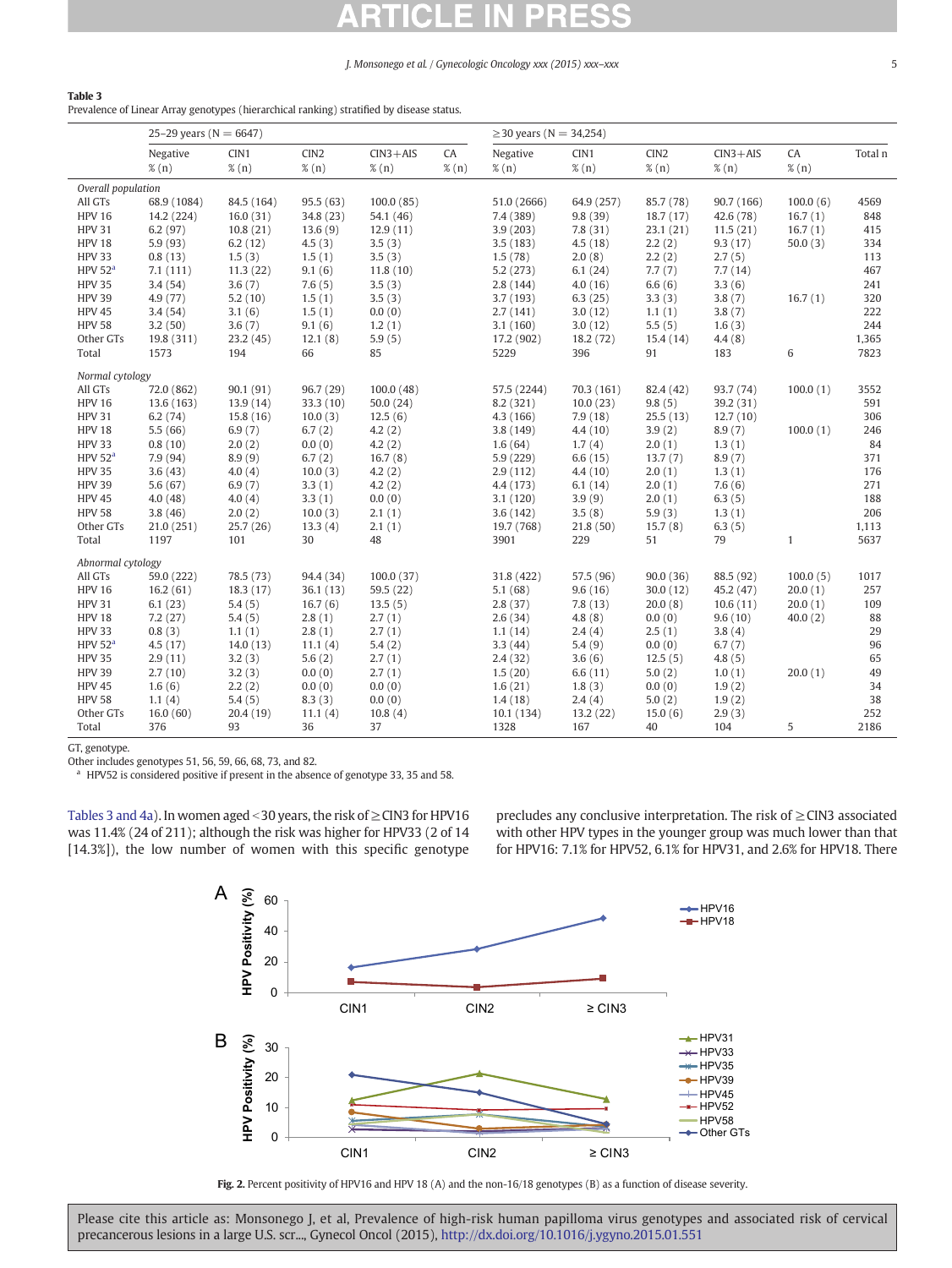All GTs, % (95% CI) HPV16, % (95% CI) HPV31, % (95% CI) HPV18, % (95% CI) HPV33, % (95% CI) HPV52, % (95% CI)a  $H$ PV18 % (95% $C1$ ) É  $HDY31$  %  $(95%$  $H$ PV16  $\%$  (95 $\%$  CV) Absolute risk by HPV genotype (hierarchical ranking) and age group. Absolute risk by HPV genotype (hierarchical ranking) and age group. E  $\frac{\alpha}{2}$  (  $95\%$ CT°  $\frac{1}{2}$ 

Table 4a

|                   | All CTs, % (95% CI) |                  | HPV16, % (95% CI)                                                                       |                                                                                       | HPV31, % (95% CI) |                   | HPV18, % (95% CI) |                   | HPV33, % (95% CI) |                                    | HPV52, % (95% CI) <sup>a</sup> |                                                                        |
|-------------------|---------------------|------------------|-----------------------------------------------------------------------------------------|---------------------------------------------------------------------------------------|-------------------|-------------------|-------------------|-------------------|-------------------|------------------------------------|--------------------------------|------------------------------------------------------------------------|
|                   | $25-29$ years       | $\geq$ 30 year   | $25-29$ years                                                                           | $\geq$ 30 year                                                                        | 25-29 years       | $\geq$ 30 year    | $25-29$ years     | $\geq$ 30 year    | $25-29$ years     | $\geq$ 30 year                     | 25-29 years                    | $\geq$ 30 year                                                         |
| verall population | 4.5(3.5, 5.7)       | 2.5(2.0, 3.1)    | 7.1(4.8, 10.4)                                                                          | 3.2(2.0, 5.1)                                                                         | 6.5(3.5, 11.9)    | 7.6(5.0, 11.3)    | 2.7 (0.9, 7.6)    | 0.9(0.2, 3.2)     | 5.0(0.9, 23.6)    |                                    | 4.0(1.9, 8.5)                  | 2.2(1.1, 4.5)                                                          |
| $\geq$ CIN3       | 6.1(5.0, 7.5)       | 5.4(4.7, 6.3)    | 4.2 (10.8, 18.4)                                                                        | 15.1(12.3, 18.4)                                                                      | 8.0(4.5, 13.7)    | 7.9(5.3, 11.7)    | 2.7(0.9, 7.6)     | 9.0(5.9, 13.4)    | .5.0(5.2, 36.0)   | $2.2(0.6, 7.5)$<br>5.4 (2.3, 12.0) | 6.7(3.7, 11.9)                 |                                                                        |
| <b>AIS</b>        | 0.1(0.0, 0.5)       | 0.4(0.2, 0.7)    | 0.3(0.1, 1.7)                                                                           | $\begin{array}{c} 1.0\;(0.4, 2.2)\\ 0.2\;(0.0, 1.1) \end{array}$                      | 0.0(0.0, 2.7)     | 0.4(0.1, 2.0)     | 0.9(0.2, 4.9)     | 2.7(1.2, 5.7)     | 0.0(0.0, 16.1)    | 0.0(0.0, 4.0)                      | 0.0(0.0, 2.5)                  | $\begin{array}{c} 4.4\ (2.6,\, 7.3) \\ 0.0\ (-0.0,\, 1.2) \end{array}$ |
| <b>SCC/ADC</b>    | $0.0 (-0.0, 0.3)$   | 0.2(0.1, 0.4)    | 0.0(0.0, 1.2)                                                                           |                                                                                       | 0.0(0.0, 2.7)     | 0.4(0.1, 2.0)     | $0.0 (-0.0, 3.3)$ | 1.3(0.5, 3.9)     | 0.0(0.0, 16.1)    | 0.0(0.0, 4.0)                      | 0.0(0.0, 2.5)                  | $0.0(-0.0, 1.2)$                                                       |
| Normal cytology   |                     |                  |                                                                                         |                                                                                       |                   |                   |                   |                   |                   |                                    |                                |                                                                        |
|                   | 2.8 (2.0, 4.0)      | 1.7(1.2, 2.2)    | 4.7 (2.6, 8.5)                                                                          | $\begin{array}{c} 1.3\ (0.6, 3.1) \\ 8.2\ (5.8, 11.4) \\ 1.1\ (0.4, 2.7) \end{array}$ | 3.0(1.0, 8.5)     | 6.3(3.7, 10.4)    | 2.6(0.7, 9.0)     | (0.3, 4.2)        | 0.0(0.0, 21.5)    | 1.4(0.3, 7.7)                      | 1.8(0.5, 6.2)                  |                                                                        |
| $\geq$ CIN3       | 4.7(3.5, 6.1)       | 3.0(2.4, 3.7)    | 1.4(7.8, 16.4)                                                                          |                                                                                       | 6.1 (2.8, 12.6)   | 4.8 (2.6, 8.7)    | 2.6(0.7, 9.0)     | 4.7(2.4, 9.1)     | 14.3(4.0, 39.9)   | 1.4(0.3, 7.7)                      | 7.1 (3.6, 13.4)                | $2.7(1.3, 5.5)$<br>$2.7(1.3, 5.5)$                                     |
|                   | 0.1(0.0, 0.5)       | 0.2(0.1, 0.5)    | 0.5(0.1, 2.6)                                                                           |                                                                                       | 0.0(0.0, 3.7)     | 0.0(0.0, 1.8)     | 0.0(0.0, 4.8)     | 0.6(0.1, 3.3)     | 0.0(0.0, 21.5)    | 0.0(0.0, 5.2)                      | 0.0(0.0, 3.3)                  | 0.0(0.0, 1.5)                                                          |
| <b>SCC/ADC</b>    | 0.0(0.0, 0.4)       | 0.0(0.0, 0.2)    | 0.0(0.0, 1.8)                                                                           | $1.0)$<br>0.0(0.0,                                                                    | 0.0(0.0, 3.7)     | 0.0(0.0, 1.8)     | 0.0(0.0, 4.8)     | 0.6(0.1, 3.3)     | 0.0(0.0, 21.5)    | 0.0(0.0, 5.2)                      | 0.0(0.0, 3.3)                  | 0.0(0.0, 1.5)                                                          |
| Abnormal cytology |                     |                  |                                                                                         |                                                                                       |                   |                   |                   |                   |                   |                                    |                                |                                                                        |
|                   | 9.3(6.7, 12.7)      | 5.5 (4.0, 7.6)   | 11.5 (6.8, 18.7)                                                                        | 8.3 (4.8, 14.0)                                                                       | 15.4 (7.2, 29.7)  | 11.4(5.9, 21.0)   | 2.9(0.5, 14.9)    | 0.0(0.0, 6.6)     | 16.7 (3.0, 56.4)  | 4.3(0.8, 21.0)                     | 11.1 (4.4, 25.3)               | $0.0 (-0.0, 6.0)$                                                      |
| $\geq$ CIN3       | 10.1(7.4, 13.6)     | (4.9(12.4, 17.8) | 19.5 (13.2, 27.7)                                                                       | (41.4)<br>33.3 (26.2)                                                                 | 12.8 (5.6, 26.7)  | 17.1 (10.1, 27.6) | 2.9(0.5, 14.9)    | 22.2 (13.2, 34.9) | 16.7 (3.0, 56.4)  | 7.4(7.0, 37.1)                     | 5.6(1.5, 18.1)                 | 11.7(5.8, 22.2)                                                        |
|                   | 0.3(0.0, 1.5)       | 1.1(0.5, 2.2)    | 0.0(0.0, 3.3)                                                                           | 0.7(0.1, 3.8)                                                                         | 0.0(0.0, 9.0)     | 1.4(0.3, 7.7)     | 2.9(0.5, 14.9)    | 9.3(4.0, 19.9)    | 0.0(0.0, 39.0)    | 0.0(0.0, 14.3)                     | 0.0(0.0, 9.6)                  | $0.0 (-0.0, 6.0)$                                                      |
| <b>SCC/ADC</b>    | $0.0 (-0.0, 1.0)$   | 0.8(0.3, 1.8)    | 0.0(0.0, 3.3)                                                                           | 3.8)<br>0.7(0.1,                                                                      | 0.0(0.0, 9.0)     | 1.4(0.3, 7.7)     | 0.0(0.0, 10.2)    | 3.7(1.0, 12.5)    | 0.0(0.0, 39.0)    | 0.0(0.0, 14.3)                     | 0.0(0.0, 9.6)                  | $0.0 (-0.0, 6.0)$                                                      |
|                   |                     |                  | <sup>a</sup> HPV52 is considered positive if in the absence of genotypes 33, 35 and 58. |                                                                                       |                   |                   |                   |                   |                   |                                    |                                |                                                                        |

appeared to be a general trend of decreasing risk after 30 years; however, increased risk was observed for ≥CIN3 with HPV18, from 2.6% to 4.7% (2 to 8 women) and HPV45, from 0% to 3.7% (0 to 5 women). The risk for CIN2 compared to  $\geq$  CIN3 associated with HPV16 was much lower (4.7% vs 11.4% for women aged 25–29 years and 1.3% vs 8.2% for women aged ≥30 years).

Abnormal cytology (≥ASC-US). In women with abnormal cytology, those with HPV16 infection had the highest risk of having ≥CIN3 independent of age (33.3% and 19.5% for women aged  $\geq$  30 and 25–29 years, respectively) (Table 4a). In women aged  $\geq$  30 years, HPV18 infection was associated with a significant risk of  $\geq$  CIN3 (22.2%) and AIS (9.3%) but a very low risk of CIN2. Interestingly, there was no risk of SCC/ADC in women aged <30 years who tested positive for HPV16, HPV18, or any other genotype and no AIS attributable to non-16/18 genotypes. The risk of ≥CIN3 associated with other non-16/18 HPV types was not negligible, particularly in women aged  $\geq$  30 years: 17.1% with HPV31 (12 of 70), 17.4% with HPV33 (4 of 23), and 11.7% with HPV52 (7 of 60) ([Tables 3](#page-4-0) and  $4a$ ).

For both age groups and for all populations (independent of cytology status), the absolute risk of  $\geq$  CIN2 and  $\geq$  CIN3 for HPV 16/18 was significantly greater versus the other high-risk genotypes combined ( $p =$  $\leq$ 0.05, Supplemental Fig. 1).

### **Discussion**

Data on the age-specific prevalence of HR-HPV genotypes and their associated absolute risk of cervical disease in a large population of women undergoing cervical cancer screening can be applied to assess and improve screening strategies. Over the past decade, there has been debate about which HR-HPV types should be included in genotyping tests in primary screening and which are better suited for pooled panel HR-HPV testing. Because the ATHENA trial is the largest prospective U.S. cervical cancer screening trial with full HR-HPV typing, the data from this trial provide a good opportunity to revisit the genotyping choices made.

In this study, the prevalence of all HR-HPV genotypes was the highest in women aged 25–29 years and decreased with age. These results are similar to those of Wheeler et al.; the highest prevalence of any carcinogenic type in women  $\geq$  25 years was found in ages 25–29 years  $(21.8\%)$  and the lowest prevalence in women  $>$  50 years (6.9%) [\[21\].](#page-7-0) Further similarity was seen with the data of Hariri et al. [\[22\]](#page-7-0) in the U.S. and Monsonego et al. [\[23\]](#page-7-0) in France. The results presented here are also similar to what was reported in a meta-analysis of  $\approx$  1 million women worldwide with negative cytology in which the highest prevalence of HPV infection occurred in the youngest women, decreasing progressively with age and then showing a slight increase in women aged  $\geq$  55 years [\[24\]](#page-7-0). In this current study, we observed the expected decrease in HPV prevalence with age in women who had negative cytology, followed by a plateauing between 50 and 60 years and a decline thereafter.

Our finding that HPV16 was the most prevalent single HPV genotype in the general population and was 2–3 times more prevalent than HPV18 is consistent with that of Wheeler et al. [\[21\]](#page-7-0) HPV16 was also found to be the most prevalent among those genotypes classified as oncogenic by Hariri et al. [\[22\]](#page-7-0) and Monsonego et al. [\[23\]](#page-7-0) in women aged ≥25 years.

In addition to evaluating prevalence, it is valuable to know the risk for high-grade disease conferred by specific genotypes when assessing screening strategies. This is particularly important in women with negative cytology results because HPV genotyping can be useful in triaging to colposcopy. In women aged  $\geq$  30 with negative cytology, we observed that HPV16 and HPV18 conferred the highest risk for ≥CIN3, followed by HPV31. In women 25–29 years, only HPV33 among all genotypes demonstrated a higher risk (14.3%) than that of HPV16 for ≥CIN3, but this estimate was based on only 2 of 14 cases. The risk for HPV16 was considerably higher than the risk associated with HPV18;

<span id="page-5-0"></span>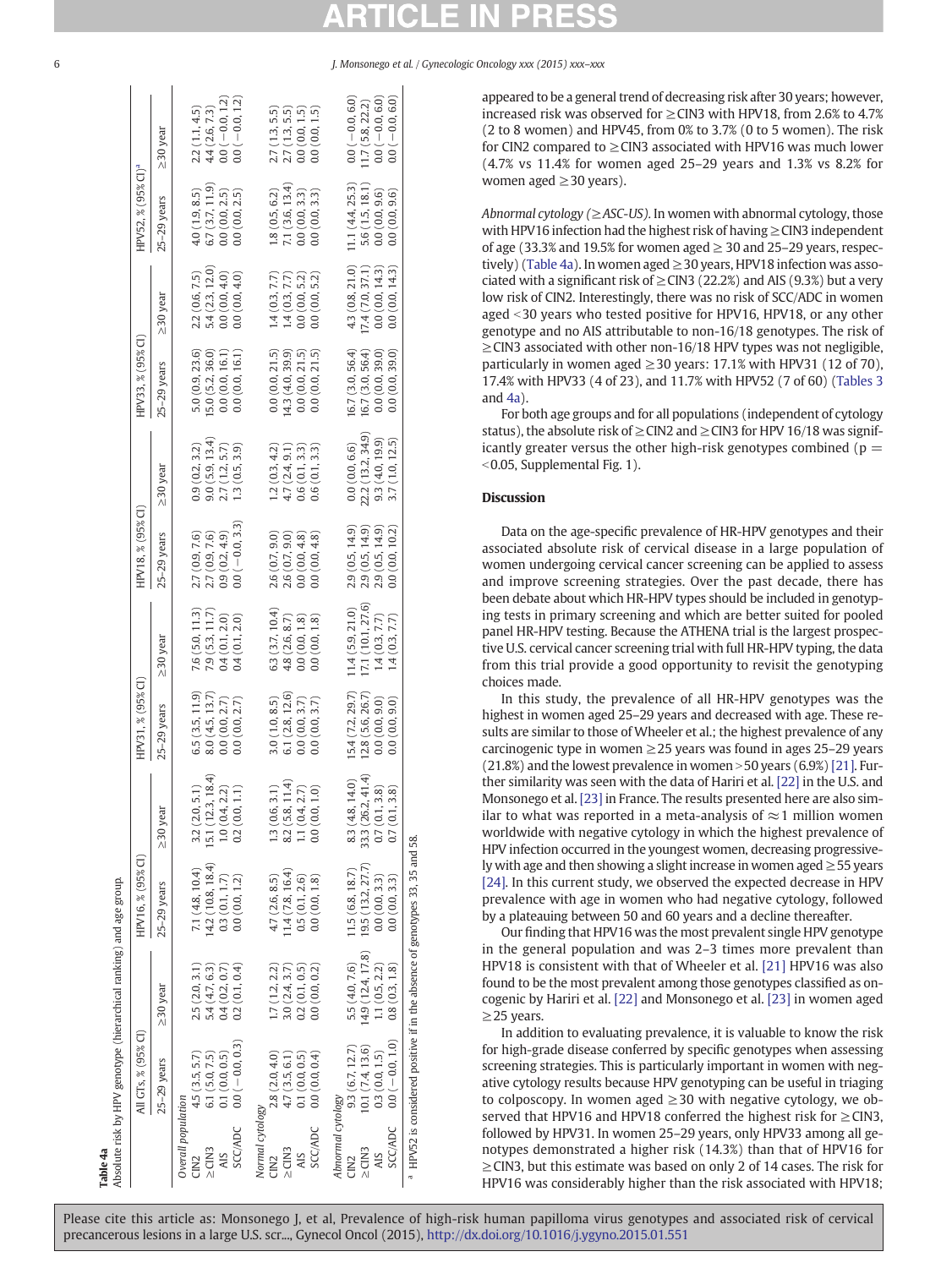Table 4b<br>Absolute risk by HPV genotype (hierarchical ranking) and age group. **Table 4b**<br>Absolute risk by HPV genotype (hierarchical ranking) and age group.

|                    | HPV35, % (95% CI)                                                        |                   | HPV39, % (95%   |                | HPV45, % (95% CI) |                 | HPV58, % (95% CI) |                 | Other GTs, $\frac{8}{2}$ (95% CI) <sup>a</sup> |                     |
|--------------------|--------------------------------------------------------------------------|-------------------|-----------------|----------------|-------------------|-----------------|-------------------|-----------------|------------------------------------------------|---------------------|
|                    | $25-29$ years                                                            | $\geq$ 30 year    | $25-29$ years   | $\geq$ 30 vear | 25-29 years       | $\geq$ 30 year  | 25-29 years       | $\geq$ 30 year  | 25-29 years                                    | $\geq$ 30 vear      |
| Overall population |                                                                          |                   |                 |                |                   |                 |                   |                 |                                                |                     |
|                    | 7.2(3.1, 15.9)                                                           | 3.5(1.6, 7.4)     | 1.1(0.2, 6.0)   | 3(0.4, 3.8)    | 1.6(0.3, 8.7)     | 0.6(0.1, 3.4)   | 9.4(4.4, 19.0)    | 2.8(1.2, 6.3)   | 2.2(1.1, 4.2)                                  | (4(0.8, 2.3))       |
| $\geq$ CIN3        | 4.3 (1.5, 12.0)                                                          | 3.5(1.6, 7.4)     | 3.3(1.1, 9.2)   | 3.5 (1.8, 6.7) | 0.0(0.0, 5.9)     | 4.3(2.1, 8.7)   | .6(0.3, 8.3)      | 1.7(0.6, 4.8)   | 1.4(0.6, 3.1)                                  | 0.8(0.4, 1.6)       |
| AIS                | 0.0(0.0, 5.3)                                                            | 0.0(0.0, 2.2)     | 0.0(0.0, 4.1)   | 0.0(0.0, 1.6)  | 0.0(0.0, 5.9)     | 0.0(0.0, 2.3)   | 0.0(0.0, 5.7)     | 0.0(0.0, 2.1)   | $0.0 (-0.0, 1.0)$                              | $0.0 (-0.0, 0.4)$   |
| <b>SCC/ADC</b>     | 0.0(0.0, 5.3)                                                            | 0.0(0.0, 2.2)     | 0.0(0.0, 4.1)   | 0.4(0.1, 2.4)  | 0.0(0.0.5.9)      | 0.0(0.0, 2.3)   | 0.0(0.0, 5.7)     | 0.0(0.0, 2.1)   | $0.0(-0.0, 1.0)$                               | $0.0$ $(-0.0, 0.4)$ |
| Normal cytology    |                                                                          |                   |                 |                |                   |                 |                   |                 |                                                |                     |
|                    | 5.8 (2.0, 15.6)                                                          | 0.8(0.1, 4.4)     | 1.3(0.2, 7.0)   | 0.5(0.1, 2.9)  | .9(0.3, 9.9)      | 0.7(0.1, 4.1)   | .9(0.7, 5.6)      | (4(0.6, 3.6))   | .4(0.6, 3.6)                                   | (0.5, 1.9)          |
| $\geq$ CIN3        | 3.8(1.1, 13.0)                                                           | 0.8(0.1, 4.4)     | 2.6(0.7, 9.0)   | 3.1(1.4, 6.6)  | $0.0 (-0.0, 6.8)$ | 3.7(1.6, 8.4)   | 0.6(0.1, 3.6)     | 0.4(0.1, 2.0)   | 0.4(0.1, 2.0)                                  | 0.6(0.3, 1.4)       |
| AIS                | 0.0(0.0, 6.9)                                                            | $0.0 (-0.0, 3.0)$ | 0.0(0.0, 4.8)   | 0.0(0.0, 1.9)  | $0.0 (-0.0, 6.8)$ | 0.0(0.0, 2.8)   | 0.0(0.0, 2.4)     | 0.0(0.0, 1.3)   | 0.0(0.0, 1.3)                                  | 0.0(0.0, 0.5)       |
| SCC/ADC            | 0.0(0.0, 6.9)                                                            | $0.0(-0.0, 3.0)$  | 0.0(0.0, 4.8)   | 0.0(0.0, 1.9)  | $0.0(-0.0, 6.8)$  | 0.0(0.0, 2.8)   | 0.0(0.0, 2.4)     | 0.0(0.0, 1.3)   | 0.0(0.0, 1.3)                                  | 0.0(0.0, 0.5)       |
| Abnormal cytology  |                                                                          |                   |                 |                |                   |                 |                   |                 |                                                |                     |
|                    | 11.8(3.3, 34.3)                                                          | 10.4(4.5, 22.2)   | 0.0(0.0, 21.5)  | (7(1.6, 18.6)) | 0.0(0.0, 32.4)    | 0.0(0.0, 12.9)  | 25.0 (8.9, 53.2)  | 7.7 (2.1, 24.1) | 4.6(1.8, 11.2)                                 | 3.6(1.7, 7.7)       |
| $\geq$ CIN3        | 5.9(1.0, 27.0)                                                           | 10.4(4.5, 22.2)   | 7.1 (1.3, 31.5) | .7(1.6, 18.6)  | 0.0(0.0, 32.4)    | 7.7 (2.1, 24.1) | 0.0(0.0, 24.3)    | 7.7(2.1, 24.1)  | 4.6(1.8, 11.2)                                 | 1.8(0.6, 5.2)       |
|                    | 0.0(0.0, 18.4)                                                           | 0.0(0.0, 7.4)     | 0.0(0.0, 21.5)  | 0.0(0.0, 9.9)  | 0.0(0.0, 32.4)    | 0.0(0.0, 12.9)  | 0.0(0.0, 24.3)    | 0.0(0.0, 12.9)  | 0.0(0.0, 4.2)                                  | 0.0(0.0, 2.3)       |
| SCC/ADC            | 0.0(0.0, 18.4)                                                           | 0.0(0.0, 7.4)     | 0.0(0.0, 21.5)  | 0.0(0.0, 14.5) | 0.0(0.0, 32.4)    | 0.0(0.0, 12.9)  | 0.0(0.0, 24.3)    | 0.0(0.0, 12.9)  | 0.0(0.0, 4.2)                                  | 0.0(0.0, 2.3)       |
|                    | <sup>a</sup> Other GTs includes genotypes 51, 56, 59, 66, 68, 73, and 82 |                   |                 |                |                   |                 |                   |                 |                                                |                     |

however, the risk for HPV16 and most other genotypes decreased with age while the risk for HPV18 increased substantially in women ≥30 years. These data, considered with the significant contribution of HPV16 and HPV18 to invasive cancer, support genotyping specifically for HPV16 and 18 and pooled testing of the other non-16/18 HPV types in cotesting, as is supported by the current guidelines [\[6\].](#page-7-0) Previous analyses of the ATHENA data indicated that the absolute risk of  $\geq$ CIN3 at baseline in women  $\geq$ 30 years with negative cytology was found to be approximately 5 times higher in women with positive results for HPV16 and 2 times higher with HPV18 positive results when compared to women testing positive for the non-16/18 genotypes [\[12\]](#page-7-0). In addition, Schiffman et al. [\[19\]](#page-7-0) reported the 3-year cumulative risk for ≥CIN3 in 18,000 women ≥30 years with negative cytology and positive HR-HPV results. They observed the highest risk for HPV16 (10.6%), followed by HPV33 (5.9%) and HPV18 (5.9%), HPV31 (4.5%), HPV52 (3.8%), and HPV45 (1.7%). With the exception of lower baseline risks for HPV33 and HPV52 and a higher risk for HPV45, our risk determination in women  $\geq$  30 years with negative cytology shows trends similar to these longitudinal observations.

In women with abnormal cytology, HPV16 was also the driver of the majority of  $\geq$  CIN3, the risk being very high both in women aged ≥30 years and in women aged 25–29 years. Interestingly, HPV18 also drove the risk of  $\geq$  CIN3 (including AIS) in women with abnormal cytology aged  $\geq$  30 years.

The prevalence of the various genotypes found in disease is also instructive in assessing strategies. Regardless of age group, the prevalence of HPV16 is low in <CIN2 and high in  $\geq$ CIN2, highlighting the role of HPV16 in CIN lesions of increasing severity. In fact, HPV16 was responsible for 54.1% and 41.8% of  $\geq$  CIN3 cases in women aged 25–29 and ≥30 years, respectively. By comparison, HPV18 was responsible for a lower percentage of  $\geq$  CIN3 cases, but a sharp increase was noted after 30 years. Moreover, 50% of the AIS and 50% of the cancers in this study were positive for HPV18 and detection of HPV18 in cervical cancers is second only to HPV16 in large population studies [\[1\].](#page-7-0) Additionally, HPV16 and HPV18 cause approximately 83% of cervical adenocarcinomas with a precursor of AIS, which is known to be more frequently missed by cytology screening than is CIN3. This is likely due to limitations in sampling lesions that are often located in the endocervical canal or because the lesions are focal and small in size [\[25,26\]](#page-7-0). Moreover, cytologic and colposcopic features of AIS are difficult to differentiate from normal columnar epithelium [\[27\]](#page-7-0). In the large cotesting study from Kaiser Northern California, 34% of the ≥CIN3, 44% of the AIS, 29% of the total cervical cancers and 63% of the adenocarcinomas were detected in follow up to cytology-negative/HR-HPV positive cotest results [\[28\]](#page-7-0). The fact that 44% of the AIS and 63% of the adenocarcinomas were not detected by cytology but were detected by HPV testing is in contrast to the normal ratio of 20% glandular to 80% squamous cervical cancers [\[29\]](#page-7-0). These data argue strongly for the inclusion of HPV testing in primary screening.

In the current study, the contribution of HPV18 to CIN3, AIS, and cervical cancer is disproportionately greater in women aged ≥30 years when compared with all other HR-HPV types; this supports the hypothesis that HPV18-associated lesions are found at a later stage because they are either missed by cytology and/or colposcopy or take longer to develop [\[8\]](#page-7-0). These observations reinforce that testing specifically for HPV18 is warranted, as is supported by the current U.S. guidelines [\[6\].](#page-7-0) Moreover, testing for HPV18 in women 25–29 years may alert clinicians to be watchful for future development of ≥CIN3 in those young women who test positive.

Although prevalence of non-16/18 genotypes was much lower in women with  $\geq$  CIN2 than those with <CIN2, nearly half of  $\geq$  CIN2 involved other HR-HPV types, especially in women aged  $\geq$  30 years. The risk of ≥CIN3 associated with other genotypes was substantial, particularly for HPV31 and HPV52 in women aged  $\geq$ 30 years with abnormal cytology. Although ATHENA was not designed to evaluate vaccine efficacy, these data infer that the inclusion of the additional genotypes in the